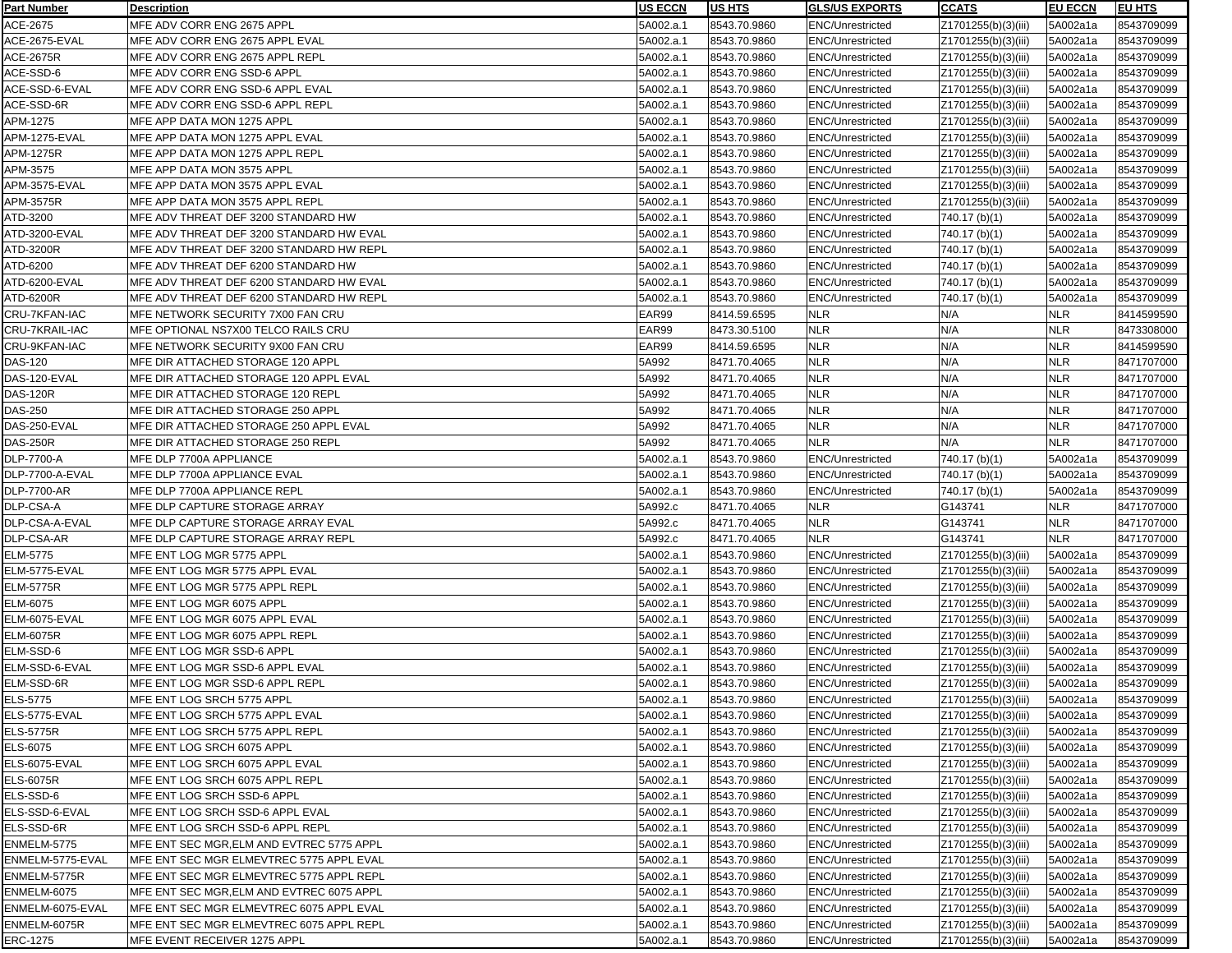| Part Number      | <b>Description</b>                                                            | <b>IUS ECCN</b> | <b>IUS HTS</b> | <b>GLS/US EXPORTS</b>   | <b>CCATS</b>        | <b>EU ECCN</b> | <b>EU HTS</b> |
|------------------|-------------------------------------------------------------------------------|-----------------|----------------|-------------------------|---------------------|----------------|---------------|
| ERC-1275-EVAL    | MFE EVENT RECEIVER 1275 APPL EVAL                                             | 5A002.a.1       | 8543.70.9860   | <b>ENC/Unrestricted</b> | Z1701255(b)(3)(iii) | 5A002a1a       | 8543709099    |
| ERC-1275R        | MFE EVENT RECEIVER 1275 APPL REPL                                             | 5A002.a.1       | 8543.70.9860   | <b>ENC/Unrestricted</b> | Z1701255(b)(3)(iii) | 5A002a1a       | 8543709099    |
| <b>ERC-2675</b>  | MFE EVENT RECEIVER 2675 APPL                                                  | 5A002.a.1       | 8543.70.9860   | <b>ENC/Unrestricted</b> | Z1701255(b)(3)(iii) | 5A002a1a       | 8543709099    |
| ERC-2675-EVAL    | MFE EVENT RECEIVER 2675 APPL EVAL                                             | 5A002.a.1       | 8543.70.9860   | <b>ENC/Unrestricted</b> | Z1701255(b)(3)(iii) | 5A002a1a       | 8543709099    |
| <b>ERC-2675R</b> | MFE EVENT RECEIVER 2675 APPL REPL                                             | 5A002.a.1       | 8543.70.9860   | <b>ENC/Unrestricted</b> | Z1701255(b)(3)(iii) | 5A002a1a       | 8543709099    |
| ERC-3575         | MFE EVENT RECEIVER 3575 APPL                                                  | 5A002.a.1       | 8543.70.9860   | <b>ENC/Unrestricted</b> | Z1701255(b)(3)(iii) | 5A002a1a       | 8543709099    |
| ERC-3575-EVAL    | MFE EVENT RECEIVER 3575 APPL EVAL                                             | 5A002.a.1       | 8543.70.9860   | <b>ENC/Unrestricted</b> | Z1701255(b)(3)(iii) | 5A002a1a       | 8543709099    |
| <b>ERC-3575R</b> | MFE EVENT RECEIVER 3575 APPL REPL                                             | 5A002.a.1       | 8543.70.9860   | <b>ENC/Unrestricted</b> | Z1701255(b)(3)(iii) | 5A002a1a       | 8543709099    |
| ERC-SSD-6        | MFE EVENT RECEIVER SSD-6 APPL                                                 | 5A002.a.1       | 8543.70.9860   | <b>ENC/Unrestricted</b> | Z1701255(b)(3)(iii) | 5A002a1a       | 8543709099    |
| ERC-SSD-6-EVAL   | MFE EVENT RECEIVER SSD-6 APPL EVAL                                            | 5A002.a.1       | 8543.70.9860   | <b>ENC/Unrestricted</b> | Z1701255(b)(3)(iii) | 5A002a1a       | 8543709099    |
| ERC-SSD-6R       | MFE EVENT RECEIVER SSD-6 APPL REPL                                            | 5A002.a.1       | 8543.70.9860   | <b>ENC/Unrestricted</b> | Z1701255(b)(3)(iii) | 5A002a1a       | 8543709099    |
| ETM-5775         | MFE ENT SEC MGR 5775 APPL                                                     | 5A002.a.1       | 8543.70.9860   | <b>ENC/Unrestricted</b> | Z1701255(b)(3)(iii) | 5A002a1a       | 8543709099    |
| ETM-5775-EVAL    | MFE ENT SEC MGR 5775 APPL EVAL                                                | 5A002.a.1       | 8543.70.9860   | <b>ENC/Unrestricted</b> | Z1701255(b)(3)(iii) | 5A002a1a       | 8543709099    |
| <b>ETM-5775R</b> | MFE ENT SEC MGR 5775 APPL REPL                                                | 5A002.a.1       | 8543.70.9860   | <b>ENC/Unrestricted</b> | Z1701255(b)(3)(iii) | 5A002a1a       | 8543709099    |
| ETM-6075         | MFE ENT SEC MGR 6075 APPL                                                     | 5A002.a.1       | 8543.70.9860   | <b>ENC/Unrestricted</b> | Z1701255(b)(3)(iii) | 5A002a1a       | 8543709099    |
|                  | MFE ENT SEC MGR 6075 APPL EVAL                                                |                 |                | <b>ENC/Unrestricted</b> |                     |                | 8543709099    |
| ETM-6075-EVAL    |                                                                               | 5A002.a.1       | 8543.70.9860   | <b>ENC/Unrestricted</b> | Z1701255(b)(3)(iii) | 5A002a1a       |               |
| ETM-6075R        | MFE ENT SEC MGR 6075 APPL REPL                                                | 5A002.a.1       | 8543.70.9860   |                         | Z1701255(b)(3)(iii) | 5A002a1a       | 8543709099    |
| ETM-X11-N        | MFE ENT SEC MGR X11-N APPL                                                    | 5A002.a.1       | 8543.70.9860   | <b>ENC/Unrestricted</b> | Z1701255(b)(3)(iii) | 5A002a1a       | 8543709099    |
| ETM-X11-N-EVAL   | MFE ENT SEC MGR X11-N APPL EVAL                                               | 5A002.a.1       | 8543.70.9860   | <b>ENC/Unrestricted</b> | Z1701255(b)(3)(iii) | 5A002a1a       | 8543709099    |
| ETM-X11-NR       | MFE ENT SEC MGR X11-N APPL REPL                                               | 5A002.a.1       | 8543.70.9860   | <b>ENC/Unrestricted</b> | Z1701255(b)(3)(iii) | 5A002a1a       | 8543709099    |
| ETM-X7-N         | MFE ENT SEC MGR X7-N APPL                                                     | 5A002.a.1       | 8543.70.9860   | <b>ENC/Unrestricted</b> | Z1701255(b)(3)(iii) | 5A002a1a       | 8543709099    |
| ETM-X7-N-EVAL    | MFE ENT SEC MGR X7-N APPL EVAL                                                | 5A002.a.1       | 8543.70.9860   | <b>ENC/Unrestricted</b> | Z1701255(b)(3)(iii) | 5A002a1a       | 8543709099    |
| ETM-X7-NR        | MFE ENT SEC MGR X7-N APPL REPL                                                | 5A002.a.1       | 8543.70.9860   | <b>ENC/Unrestricted</b> | Z1701255(b)(3)(iii) | 5A002a1a       | 8543709099    |
| ETM-X9-N         | MFE ENT SEC MGR X9-N APPL                                                     | 5A002.a.1       | 8543.70.9860   | <b>ENC/Unrestricted</b> | Z1701255(b)(3)(iii) | 5A002a1a       | 8543709099    |
| ETM-X9-N-EVAL    | MFE ENT SEC MGR X9-N APPL EVAL                                                | 5A002.a.1       | 8543.70.9860   | <b>ENC/Unrestricted</b> | Z1701255(b)(3)(iii) | 5A002a1a       | 8543709099    |
| ETM-X9-NR        | MFE ENT SEC MGR X9-N APPL REPL                                                | 5A002.a.1       | 8543.70.9860   | <b>ENC/Unrestricted</b> | Z1701255(b)(3)(iii) | 5A002a1a       | 8543709099    |
| FRU-686-0025-02  | FRU, 2GB ECC DDR2 667MHZ UNBUFFERRED                                          | EAR99           | 8542.39.0001   | <b>NLR</b>              | N/A                 | <b>NLR</b>     | 8542399000    |
| FRU-686-0030-02  | FRU, HDD, 2.5" 300GB SAS 10K RPM, 512N                                        | EAR99           | 8471.70.4065   | <b>NLR</b>              | G072289             | <b>NLR</b>     | 8471707000    |
| FRU-686-0039-00  | FRU, DVD SLIMLINE                                                             | EAR99           | 8471.70.9000   | <b>NLR</b>              | N/A                 | <b>NLR</b>     | 8471709800    |
| FRU-686-0042-02  | FRU,2 PORT FIBER, PCIE SERVER ADAPTER, I350AM2                                | 5A992.c         | 8517.62.0010   | <b>NLR/Mass Market</b>  | G135872             | <b>NLR</b>     | 8517620000    |
| FRU-686-0045-00  | FRU, INTEL PRO/1000 CT (PCIE)                                                 | 5A991           | 8517.62.0090   | <b>NLR</b>              | N/A                 | <b>NLR</b>     | 8517620000    |
| FRU-686-0063-00  | FRU, 350-WATT PSU-FIXED                                                       | EAR99           | 8504.40.6012   | <b>NLR</b>              | N/A                 | <b>NLR</b>     | 8504403090    |
| FRU-686-0091-00  | FRU LABEL TAMPER PROOF WITH BAR CODE                                          | EAR99           | 4821.90.4000   | <b>NLR</b>              | N/A                 | <b>NLR</b>     | 8517620000    |
| FRU-686-0091-01  | FRU LABEL INTEL TAMPER PROOF WITH BAR CODE                                    | EAR99           | 4821.90.4000   | <b>NLR</b>              | N/A                 | <b>NLR</b>     | 8517620000    |
| FRU-686-0091-02  | FRU LABEL INTEL TAMPER PROOF WITH BAR CODE                                    | EAR99           | 4821.90.4000   | <b>NLR</b>              | N/A                 | <b>NLR</b>     | 8517620000    |
| FRU-686-0094-00  | FRU WRIST STRAP, DISPOSABLE, FOR ESD                                          | EAR99           | 8536.30.8000   | <b>NLR</b>              | N/A                 | <b>NLR</b>     | 8536309090    |
| FRU-686-0095-00  | FRU, HDD 3.5" 1TB SATA 7200 RPM                                               | 4A994           | 8471.70.4065   | <b>NLR</b>              | N/A                 | <b>NLR</b>     | 8471707000    |
| FRU-686-0103-00  | FRU INTEL E1G44HT PCI-EX 2.0 4 X RJ45 -** REFER TO ADDITIONAL INFO FIELD!! ** | 5A991           | 8517.62.0010   | <b>NLR</b>              | N/A                 | <b>NLR</b>     | 8517620000    |
| FRU-686-0103-01  | FRU, NIC, 4 PORT, 1340, INTEL, COPPER, PCIE, 12A1                             | 5A991           | 8517.62.0010   | <b>NLR</b>              | N/A                 | <b>NLR</b>     | 8517620000    |
| FRU-686-0111-00  | FRU CFONTZ LCD 16X2 CHAR, ATX CBL                                             | EAR99           | 8536.69.8000   | <b>NLR</b>              | N/A                 | <b>NLR</b>     | 8536699099    |
| FRU-686-0112-00  | FRU SMADD-ONCARDAOC-SIMSO+REMOTEMGMADAPTR                                     | 4A994           | 8471.80.9000   | <b>NLR</b>              | N/A                 | <b>NLR</b>     | 8471800000    |
| FRU-686-0116-00  | FRU LSI LOGIC 9260-41 MEGARAID 4-PORT                                         | EAR99           | 8471.80.4000   | <b>NLR</b>              | N/A                 | <b>NLR</b>     | 8471800000    |
| FRU-686-0120-00  | FRU NITROSEC DAS CONNECTION CABLE                                             | EAR99           | 8544.20.0000   | <b>NLR</b>              | N/A                 | <b>NLR</b>     | 8544200090    |
| FRU-686-0125-02  | FRU, HDD, 3.5", 1TB, SATA, 128MB, 7200 RPM, 512N, ST1000NM0008                | EAR99           | 8471.70.4065   | <b>NLR</b>              | N/A                 | <b>NLR</b>     | 8471707000    |
| FRU-686-0126-03  | FRU HDD, 3.5", 2TB, SATA 6GB/S, 7200 RPM                                      | EAR99           | 8471.70.4065   | <b>NLR</b>              | N/A                 | <b>NLR</b>     | 8471707000    |
| FRU-686-0126-04  | FRU, HDD, 3.5", 2TB, SATA 6GB/S, 7200 RPM                                     | 5A992.c         | 8471.70.4065   | NLR/Mass Market         | N/A                 | <b>NLR</b>     | 8471707000    |
| FRU-686-0133-00  | FRU PS, 1U, 50MM, FOR SUPERMICRO                                              | EAR99           | 8504.40.6018   | <b>NLR</b>              | N/A                 | <b>NLR</b>     | 8504403090    |
| FRU-686-0152-00  | FRU 1400-WATT PSU (NITRO DAS)                                                 | EAR99           | 8504.40.6012   | <b>NLR</b>              | N/A                 | <b>NLR</b>     | 8504403090    |
| FRU-686-0153-00  | FRU FAN 80X80X38MM SUPERMICRO (DAS)                                           | EAR99           | 8414.59.6595   | <b>NLR</b>              | N/A                 | <b>NLR</b>     | 8414599590    |
| FRU-686-0159-00  | FRU PS ROMLEY CRPS 750W AC                                                    | EAR99           | 8504.40.9550   | <b>NLR</b>              | N/A                 | <b>NLR</b>     | 8504403090    |
| FRU-686-0166-00  | FRU BATTERY BACKUP INTEL, BBU9                                                | EAR99           | 8507.60.0020   | <b>NLR</b>              | N/A                 | <b>NLR</b>     | 8507500090    |
| FRU-686-0172-00  | FRU POWER SUPPLY, 1600W, AC, HOT SWAP                                         | EAR99           | 8504.40.6018   | <b>NLR</b>              | N/A                 | <b>NLR</b>     | 8504403090    |
| FRU-686-0175-00  | FRU CABLE, SAS, PCIE RAID CONTROLLER                                          | EAR99           | 8544.42.9090   | <b>NLR</b>              | N/A                 | <b>NLR</b>     | 8544429090    |
| FRU-686-0176-00  | FRU CABLE, SAS, PCIE RAID CONTROLLER, LHP                                     | EAR99           | 8544.42.9090   | <b>NLR</b>              | N/A                 | <b>NLR</b>     | 8544429090    |
| FRU-686-0177-00  | FRU BACKUP UNIT, RAID, NAND FLASH AND SUPER CAP                               | EAR99           | 8473.30.1180   | <b>NLR</b>              | N/A                 | <b>NLR</b>     | 8473308000    |
| FRU-686-0183-01  | FRU HDD, 3.5", 4TB, SAS 6GB/S, 128MB, 7200 RPM, 512N                          | 4A994           | 8471.70.4065   | <b>NLR</b>              | N/A                 | <b>NLR</b>     | 8471707000    |
| FRU-686-0184-03  | FRU,SSD,2.5", INTEL DC S4510 SERIES,480GB                                     | 5A992.c         | 8523.51.0000   | <b>NLR/Mass Market</b>  | G162706             | <b>NLR</b>     | 8536309090    |
| FRU-686-0186-00  | FRU MODULE, HW KEY, FASTPATH IO FOR SSD                                       | EAR99           | 8473.30.1180   | <b>NLR</b>              | N/A                 | <b>NLR</b>     | 8536309090    |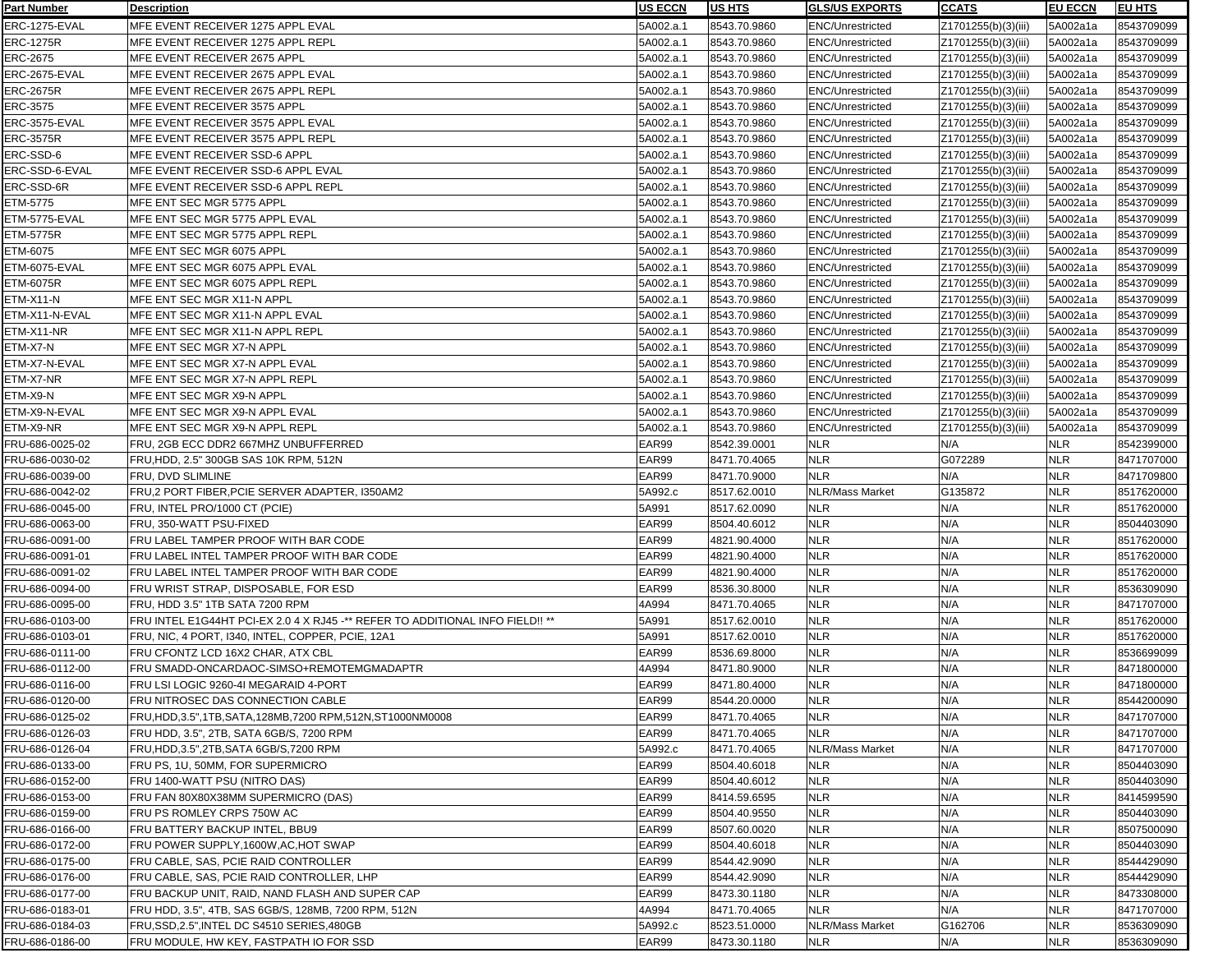| <b>Part Number</b>                 | <b>Description</b>                                                                                   | <b>US ECCN</b>   | US HTS                       | GLS/US EXPORTS                            | <b>CCATS</b>  | <b>EU ECCN</b>    | <b>IEU HTS</b>           |
|------------------------------------|------------------------------------------------------------------------------------------------------|------------------|------------------------------|-------------------------------------------|---------------|-------------------|--------------------------|
| FRU-686-0187-00                    | FRU RAID CONTROLLER, LSI2208, SAS/SATA, PCIE                                                         | 5A992.c          | 8473.30.1180                 | NLR/Mass Market                           | G135162       | <b>NLR</b>        | 8536309090               |
| FRU-686-0188-00                    | FRU I/O MOD, 4-PORT COPPER, GB-E                                                                     | 5A992.c          | 8473.30.1180                 | NLR/Mass Market                           | G145323       | <b>NLR</b>        | 8536309090               |
| FRU-686-0189-00                    | FRU RAID SAS MODULE, 8-PORT, GZ PASS                                                                 | 5A992.c          | 8473.30.1180                 | NLR/Mass Market                           | G135162       | <b>NLR</b>        | 8536309090               |
| FRU-686-0193-01                    | FRU, SSD, 2.5", INTEL S3520 800GB                                                                    | 5A992.c          | 8523.51.0000                 | NLR/Mass Market                           | G147123       | <b>NLR</b>        | 8536309090               |
| FRU-686-0198-00                    | FRU. PS. REDUNDANT PSU. 450W MINI-ERP                                                                | EAR99            | 8504.40.6012                 | <b>NLR</b>                                | N/A           | <b>NLR</b>        | 8536309090               |
| FRU-686-0202-00                    | FRU, RAID CONTROLLER, LSI2308, SAS/SATA 6GB/S, 4 PORTS                                               | 5A992            | 8473.30.1180                 | <b>NLR</b>                                | G135162       | NLR               | 8536309090               |
| FRU-686-0204-00                    | FRU, RAID CONTROLLER, LSI2208 ROC, SAS/SATA, 4 PORT                                                  | 5A992.c          | 8473.30.1180                 | NLR/Mass Market                           | G135162       | NLR               | 8536309090               |
| FRU-686-0206-01                    | FRU, HDD, 3.5", 2TB, SAS 6GB/S, 128MB, 7200 RPM, 512N                                                | EAR99            | 8471.70.4065                 | <b>NLR</b>                                | <b>NA</b>     | <b>NLR</b>        | 8536309090               |
| FRU-686-0207-00                    | FRU RAID CONTRL, PCIE, 4-PORT, 6GBS, SATA+SAS                                                        | EAR99            | 8507.80.8010                 | <b>NLR</b>                                | N/A           | NLR               | 8536309090               |
| FRU-686-0207-01                    | FRU RAID CONTRL, PCIE, 4-PORT, 6GBS, SATA+SAS                                                        | EAR99            | 8507.80.8010                 | <b>NLR</b>                                | N/A           | <b>NLR</b>        | 8536309090               |
| FRU-686-0232-00                    | FRU, FAN, SPARE KIT, DUAL PACK                                                                       | EAR99            | 8414.59.6590                 | <b>NLR</b>                                | N/A           | <b>NLR</b>        | 8536309090               |
| FRU-686-0235-00                    | FRU, DIMM,8GB,1600MHZ,DDR3,REG,ECC                                                                   | EAR99            | 8473.30.1140                 | <b>NLR</b>                                | N/A           | <b>NLR</b>        | 8536309090               |
| FRU-686-0236-00                    | FRU, POWER SUPPLY,650W, AC, HOT SWAP                                                                 | EAR99            | 8504.40.6012                 | <b>NLR</b>                                | N/A           | <b>NLR</b>        | 8536309090               |
| FRU-686-0237-00                    | FRU, FAN ASSEMBLY, HOT SWAP, DUAL ROTOR                                                              | EAR99            | 8414.59.6595                 | <b>NLR</b>                                | N/A           | <b>NLR</b>        | 8536309090               |
| FRU-686-0238-00                    | FRU, DIMM,4GB,1600MHZ,DDR3,REG,ECC,SINGLE                                                            | EAR99            | 8473.30.1140                 | <b>NLR</b>                                | N/A           | <b>NLR</b>        | 8536309090               |
|                                    | FRU, ASSY, OB LITE-RISER1, NS-SERIES                                                                 | 5A002.a.1        | 8473.30.9100                 | <b>ENC/Restricted</b>                     | G073418       | 5A002a1a          | 8536309090               |
| FRU-686-0239-00                    | FRU, ASSY, OB LITE-RISER1-RISER2, NS-SERIES                                                          | 5A002.a.1        | 8473.30.9100                 | <b>ENC/Restricted</b>                     | G073418       | 5A002a1a          | 8536309090               |
| FRU-686-0240-00<br>FRU-686-0256-00 | FRU, GREENLITE CARD AND RISER ASSY, THUNDERBOLT                                                      | 4A994            | 8542.31.0001                 | <b>NLR</b>                                | N/A           |                   |                          |
| FRU-686-0258-00                    | FRU, DDR3 UDIMM WITH ECC 4GB                                                                         | EAR99            | 8542.32.0036                 | <b>NLR</b>                                | N/A           | NLR<br><b>NLR</b> | 8542319000<br>8542323900 |
| FRU-686-0259-00                    | FRU, POWER SUPPLY, 100W OPEN FRAME, 12V                                                              | EAR99            | 8504.40.6012                 | <b>NLR</b>                                | N/A           | <b>NLR</b>        | 8536309090               |
|                                    |                                                                                                      | EAR99            |                              | <b>NLR</b>                                | N/A           | <b>NLR</b>        |                          |
| FRU-686-0262-00                    | FRU, BACKUP UNIT, RAID, NAND FLASH AND SUPER CAP, GRANTLEY                                           | EAR99            | 8507.80.8100                 | <b>NLR</b>                                | N/A           |                   | 8536309090               |
| FRU-686-0263-00<br>FRU-686-0264-01 | FRU, FAN, 40MM X 56MM, 1U, R1000WT<br>FRU, HDD, 2.5", 600GB, SAS, 12GBPS, 512N, 10KRPM, EXOS 10E2400 | 5A992.c          | 8414.59.6595<br>8471.70.4065 | NLR/Mass Market                           | G141148       | NLR<br>NLR        | 8536309090<br>8536309090 |
| FRU-686-0265-01                    | FRU, MODULE, REMOTE MANAGEMENT RMM4LITE2, INTEL                                                      | EAR99            | 8471.80.1000                 | <b>NLR</b>                                | <b>NA</b>     | <b>NLR</b>        | 8536309090               |
| FRU-686-0266-00                    | FRU, RAID SAS MODULE, 4-PORT, LSI3108                                                                | 5A992.c          | 8471.80.1000                 | NLR/Mass Market                           | G135162       | NLR               | 8536309090               |
|                                    |                                                                                                      | 5A992.c          | 8517.62.0010                 | NLR/Mass Market                           | G145323       | <b>NLR</b>        |                          |
| FRU-686-0267-00                    | FRU, I/O MODULE, 10GB, DUAL PORT, COPPER                                                             | 5A992.c          | 8517.62.0010                 |                                           | G135872       |                   | 8536309090               |
| FRU-686-0268-00                    | FRU, NTWK CARD, X540, PCIE, DUAL PORT, COPPER                                                        | 5A992.c          |                              | <b>NLR/Mass Market</b>                    | G141148       | NLR               | 8536309090               |
| FRU-686-0270-00                    | FRU, HDD, 2.5", 300GB, SAS 12GBPS, 10KRPM, C10K1800                                                  |                  | 8471.70.4065                 | <b>NLR/Mass Market</b><br>NLR/Mass Market | G135162       | NLR<br><b>NLR</b> | 8536309090               |
| FRU-686-0271-00<br>FRU-686-0272-00 | FRU, RAID SAS MODULE, 8-PORT, LSI3108<br>FRU, RISER CARD, 1U, S2600WT, W/SCREWS                      | 5A992.c<br>EAR99 | 8471.80.1000<br>8537.10.9150 | <b>NLR</b>                                | <b>NA</b>     | NLR               | 8536309090<br>8537109150 |
| FRU-686-0274-00                    | FRU, BACKPLANE, 1U SPO                                                                               | EAR99            | 8537.10.9170                 | <b>NLR</b>                                | <b>NA</b>     | NLR               | 8537109199               |
| FRU-686-0275-00                    | FRU, RISER CARD, 1U, SPO                                                                             | EAR99            | 8537.10.9170                 | <b>NLR</b>                                | <b>NA</b>     | <b>NLR</b>        | 8537109199               |
| FRU-686-0276-00                    | FRU, BACKPLANE, R1208WT                                                                              | EAR99            | 8537.10.9170                 | <b>NLR</b>                                | <b>NA</b>     | <b>NLR</b>        | 8537109199               |
| FRU-686-0277-00                    | FRU: HDD, 3.5", 1TB, SATA, 512N                                                                      | EAR99            | 8471.70.4065                 | <b>NLR</b>                                | N/A           | <b>NLR</b>        | 8536309090               |
| FRU-686-0279-00                    | FRU, MODULE, MSATA, 30GB, MLC                                                                        | EAR99            | 8542.32.0036                 | <b>NLR</b>                                | N/A           | <b>NLR</b>        | 8542323900               |
| FRU-686-0280-01                    | FRU, SSD, 2.5", INTEL DC S4510 SERIES, 240GB                                                         | 5A992.c          | 8523.51.0000                 | <b>NLR/Mass Market</b>                    | G162706       | <b>NLR</b>        | 8536309090               |
| FRU-686-0282-00                    | FRU, PS, A/C, INTEL, 1100 WATTS, 80+ PLATINUM EFFICIENCY                                             | EAR99            | 8504.40.6018                 | <b>NLR</b>                                | N/A           | <b>NLR</b>        | 8504403090               |
| FRU-686-0283-00                    | FRU, COIN CELL BATTERY, CR2032                                                                       | EAR99            | 8507.50.0000                 | <b>NLR</b>                                | N/A           | NLR               | 8507500090               |
| FRU-686-0286-00                    | FRU,HDD, 3.5", 4TB, SATA 6GB/S, 512E, ULTRASTAR 7K6000, 7200RPM                                      | 5A992.c          | 8471.70.4065                 | NLR/Mass Market                           | G141148       | NLR               | 8471707000               |
| FRU-686-0286-01                    | FRU, HDD, 3.5", 4TB, SATA, 6GB/S, 512E, ULTRASTAR 7K6, 7200RPM                                       | 5A992.c          | 8471.70.4065                 | <b>NLR/Mass Market</b>                    | G141148       | NLR               | 8471707000               |
| FRU-686-0287-00                    | FRU, FAN, 60MM X 38MM, 2U, R2000WT, HOT SWAP                                                         | EAR99            | 8414.59.1500                 | <b>NLR</b>                                | <b>NA</b>     | NLR               | 8414591500               |
| FRU-686-0289-00                    | FRU, SAS EXPANDER, 12GB/S, 28-PORTS INT/8PORTS EXT, PCIE                                             | 4A994            | 8537.10.9170                 | <b>NLR</b>                                | <b>NA</b>     | <b>NLR</b>        | 8537109199               |
| FRU-686-0291-01                    | FRU, HDD, 2.5", 1.2TB, SAS, 12GBPS, 512N, 10KRPM, EXOS, 10E2400, GEN 10K9                            | 5A992.c          | 8471.70.4065                 | NLR/Mass Market                           | G141148       | <b>NLR</b>        | 8471707000               |
| FRU-686-0292-00                    | FRU, BACKPLANE, 2U, 12X3.5", R2000WT                                                                 | EAR99            | 8537.10.9170                 | <b>NLR</b>                                | <b>NA</b>     | <b>NLR</b>        | 8537109199               |
| FRU-686-0293-00                    | FRU, RISER CARD, 2U, 3-SLOT PCIE, R2000WT                                                            | EAR99            | 8537.10.9150                 | <b>NLR</b>                                | <b>NA</b>     | <b>NLR</b>        | 8537109150               |
| FRU-686-0295-00                    | FRU, DIMM,8GB,2133MHZ,DDR4,REG,ECC                                                                   | EAR99            | 8542.32.0036                 | <b>NLR</b>                                | N/A           | <b>NLR</b>        | 8542323900               |
| FRU-686-0296-00                    | FRU,DIMM,16GB,2400MHZ DDR4,SINGLE RANK,REG,ECC,KVR24R17S4/16I_9965589-029.D01G                       | EAR99            | 8473.30.1140                 | <b>NLR</b>                                | N/A           | <b>NLR</b>        | 8473308000               |
| FRU-686-0296-01                    | IFRU.DIMM.16GB.2400MHZ DDR4.SINGLE RANK.REG.ECC.KSM24RS4/16MEI 9965589-045.E00G                      | EAR99            | 8473.30.1140                 | <b>NLR</b>                                | N/A           | NLR               | 8473308000               |
| FRU-686-0298-00                    | FRU, RAID CONTROLLER, 8 EXT PORTS, 12GBPS SATA/SAS, PCIE X8,9380-8E                                  | 5A992            | 8473.30.1180                 | <b>NLR</b>                                | G135162       | NLR               | 8473308000               |
| FRU-686-0302-00                    | FRU,DIMM,32GB, 2400MHZ, DDR4, DUAL RANK, REG, ECC, KVR24R17D4/32I_9965640-008.A01G                   | EAR99            | 8473.30.1140                 | <b>NLR</b>                                | N/A           | NLR               | 8473308000               |
| FRU-686-0302-01                    | FRU,DIMM,32GB,2400MHZ,DDR4,DUAL RANK,REG,ECC,KSM24RD4/32MEI 9965640-035.C00G                         | EAR99            | 8473.30.1140                 | <b>NLR</b>                                | N/A           | NLR               | 8473308000               |
| FRU-686-0303-00                    | FRU, CABLE, EXT MINI SAS, SFF-8644 TO SFF-8088, BLACK, 1M                                            | EAR99            | 8504.40.6012                 | <b>NLR</b>                                | N/A           | <b>NLR</b>        | 8504403090               |
| FRU-686-0304-00                    | FRU,DIMM,4GB,2400MHZ,DDR4,REG,ECC,1.2V, X4B04QD8BLRCSE-E-ME1                                         | EAR99            | 8473.30.1140                 | <b>NLR</b>                                | N/A           | NLR               | 8473308000               |
| FRU-686-0305-00                    | FRU,FAN, DELTA 40X28MM, 12V,16000 RPM,PWM,PFB0412EHN-TP06                                            | EAR99            | 8414.90.1080                 | <b>NLR</b>                                | N/A           | <b>NLR</b>        | 8414900090               |
| FRU-686-0306-00                    | FRU, DIMM, 16GB, 2133MHZ, DDR4, WINTEC                                                               | EAR99            | 8473.30.1140                 | <b>NLR</b>                                | N/A           | <b>NLR</b>        | 8473308000               |
| FRU-686-0307-00                    | FRU, ASSY, OB LITE-GREENRISER, NS-SERIES                                                             | 5A002.a.1        | 8473.30.9100                 | <b>ENC/Restricted</b>                     | G148393(b)(2) | 5A002a1a          | 8473308000               |
| FRU-686-0308-01                    | FRU,SSD,M.2,240G,D3 S4510 SERIES                                                                     | 5A992.c          | 8523.51.0000                 | NLR/Mass Market                           | G147123       | <b>NLR</b>        | 8523519000               |
| FRU-686-0309-00                    | FRU,RISER CARD, 1U, 1-SLOT X16 PCIE, R1000WF                                                         | EAR99            | 8537.10.9150                 | <b>NLR</b>                                | N/A           | NLR               | 8537109150               |
|                                    |                                                                                                      |                  |                              |                                           |               |                   |                          |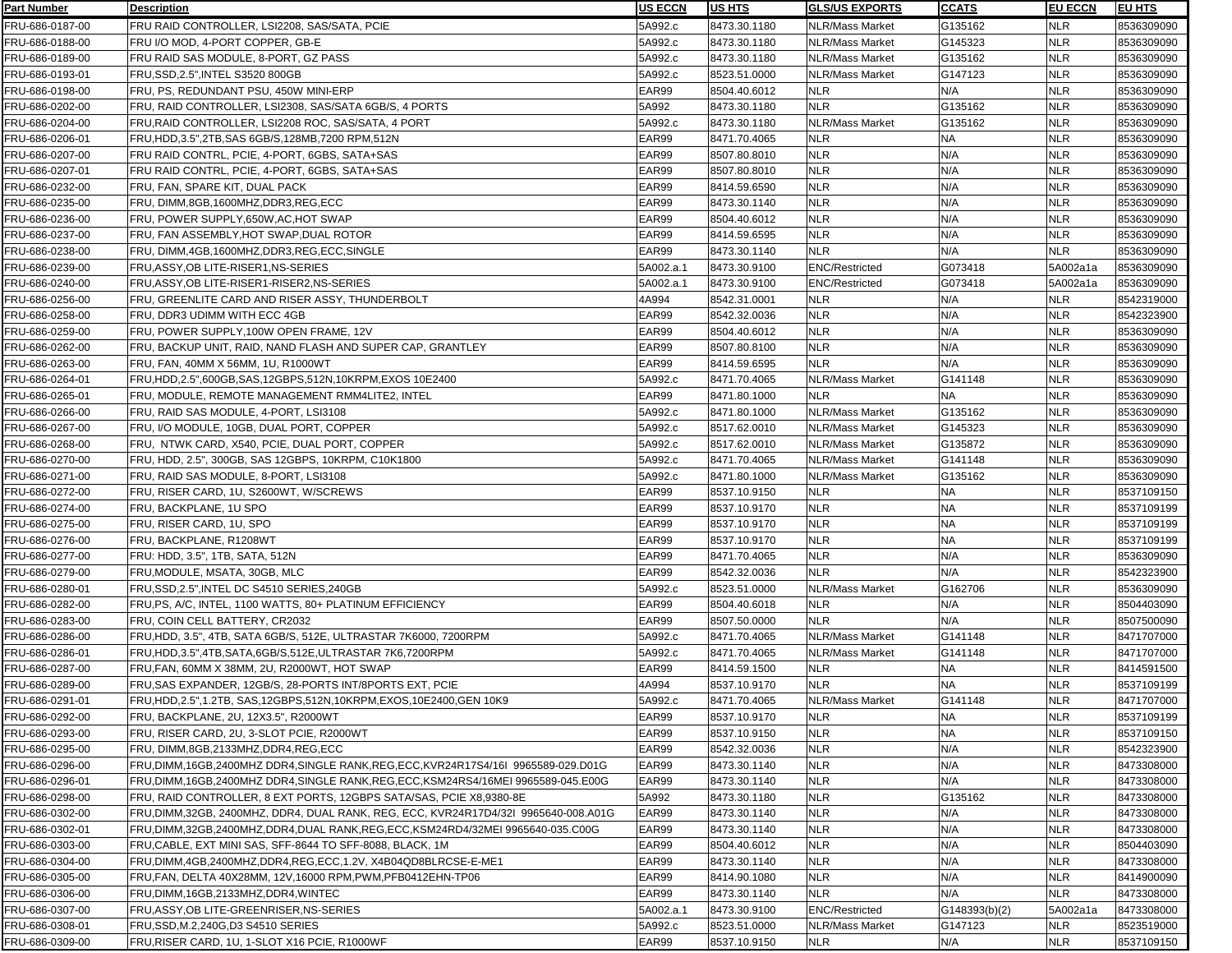| <b>Part Number</b> | <b>Description</b>                                                                          | <b>US ECCN</b> | <b>US HTS</b> | <b>GLS/US EXPORTS</b> | <b>CCATS</b> | <b>EU ECCN</b> | <b>EU HTS</b> |
|--------------------|---------------------------------------------------------------------------------------------|----------------|---------------|-----------------------|--------------|----------------|---------------|
| FRU-686-0310-00    | FRU, BACKPLANE, 1U, 8X2.5", R1000WF                                                         | EAR99          | 8473.30.1180  | <b>NLR</b>            | N/A          | <b>NLR</b>     | 8473308000    |
| FRU-686-0311-00    | FRU, HDD, 2.5", 2TB, SATA 6GB/S, 7200 RPM, 512N, ENT CAPACITY                               | EAR99          | 8471.70.4065  | <b>NLR</b>            | N/A          | <b>NLR</b>     | 8471707000    |
| FRU-686-0312-00    | FRU,HDD,2.5",900GB,SAS,12GBPS,10KRPM,C10K1800                                               | 5A992          | 8471.70.4065  | <b>NLR</b>            | N/A          | <b>NLR</b>     | 8471707000    |
| FRU-686-0314-00    | FRU, SSD, 2.5", 480GB, 5100MAX                                                              | EAR99          | 8523.51.0000  | <b>NLR</b>            | N/A          | <b>NLR</b>     | 8523519000    |
| FRU-686-0314-01    | FRU, SSD, 2.5", 480GB, 5200MAX                                                              | EAR99          | 8523.51.0000  | <b>NLR</b>            | N/A          | <b>NLR</b>     | 8523519000    |
| FRU-686-0314-02    | FRU, SSD, 2.5", 480GB, SATA, 5300MAX                                                        | EAR99          | 8523.51.0000  | <b>NLR</b>            | N/A          | <b>NLR</b>     | 8523519000    |
| FRU-686-0316-00    | FRU, SSD, 2.5", 960GB, 5100MAX                                                              | EAR99          | 8523.51.0000  | <b>NLR</b>            | N/A          | <b>NLR</b>     | 8523519000    |
| FRU-686-0316-01    | FRU, SSD, 2.5", 960GB, 5200MAX                                                              | EAR99          | 8523.51.0000  | <b>NLR</b>            | N/A          | <b>NLR</b>     | 8523519000    |
| FRU-686-0316-02    | FRU, SSD, 2.5", 960GB, SATA, 5300MAX                                                        | EAR99          | 8523.51.0000  | <b>NLR</b>            | N/A          | <b>NLR</b>     | 8523519000    |
| FRU-686-0318-00    | FRU, SSD, 2.5", 1.92TB, 5100MAX                                                             | 5A992          | 8523.51.0000  | <b>NLR</b>            | N/A          | <b>NLR</b>     | 8523519000    |
| FRU-686-0318-01    | FRU, SSD, 2.5", 1.92TB, 5200MAX                                                             | 5A992          | 8523.51.0000  | <b>NLR</b>            | N/A          | <b>NLR</b>     | 8523519000    |
| FRU-686-0318-02    | FRU,SSD,2.5",1.92TB,SATA,5300MAX                                                            | EAR99          | 8523.51.0000  | <b>NLR</b>            | N/A          | <b>NLR</b>     | 8523519000    |
| FRU-686-0410-00    | FRU,DIMM,16GB,2400MHZ,DDR4,1.2V,DUAL RANK,UNBUFF,ECC                                        | EAR99          | 8473.30.1140  | <b>NLR</b>            | N/A          | <b>NLR</b>     | 8473308000    |
|                    |                                                                                             | 5A992.c        |               | NLR/Mass Market       | G143741      | <b>NLR</b>     |               |
| FRU-686-0418-00    | OBS, FRU, RAID CONTROLLER, LS!3108, 8-EXT PORTS, 12GBPS, SATA/SAS, PCIE X8                  |                | 8471.80.1000  |                       |              |                | 8471800000    |
| FRU-686-0419-00    | FRU, BACKUP, RAID, NAND/SUPER CAP, CVM02, FOR LSI3108, (PCIE BASED)                         | 5A992.c        | 8471.80.1000  | NLR/Mass Market       | N/A          | <b>NLR</b>     | 8471800000    |
| FRU-686-0420-00    | FRU, HDD, 3.5", 4TB, SATA 6GB/S, 512E, 7200RPM                                              | 5A992          | 8471.70.4065  | <b>NLR</b>            | N/A          | <b>NLR</b>     | 8471707000    |
| FRU-686-0421-00    | FRU, POWER SUPPLY, JBOD, AIC, J2012-01                                                      | 5A992.c        | 8471.80.1000  | NLR/Mass Market       | N/A          | <b>NLR</b>     | 8471800000    |
| FRU-686-0422-00    | FRU, FAN ASSY, JBOD, AIC, J2012-01                                                          | EAR99          | 8414.59.1500  | <b>NLR</b>            | N/A          | <b>NLR</b>     | 8414591500    |
| FRU-686-0423-00    | FRU, BACKPLANE, JBOD, AIC, J2012-01                                                         | EAR99          | 8473.30.1180  | <b>NLR</b>            | N/A          | <b>NLR</b>     | 8473308000    |
| FRU-686-0424-00    | FRU, PCBA, EXPANDER MODULE, JBOD, AIC, J2012-01                                             | 5A992.c        | 8471.80.1000  | NLR/Mass Market       | N/A          | <b>NLR</b>     | 8471800000    |
| FRU-686-0425-00    | FRU,HDD,2.5",300GB,SAS,12GBPS,256MB,15K RPM,512N                                            | 5A992.c        | 8471.70.4065  | NLR/Mass Market       | G141148      | <b>NLR</b>     | 8471707000    |
| FRU-686-0426-01    | FRU, HDD, SSD, 3.2TB, NVME, U.2, MICRON 9300MAX                                             | EAR99          | 8523.51.0000  | <b>NLR</b>            | N/A          | <b>NLR</b>     | 8523519000    |
| FRU-686-0427-00    | FRU, PCBA, U.2-PCIE ADAPTER, FOR 2.5" SSD, X4, PCIE3.0                                      | 5A992          | 8523.51.0000  | <b>NLR</b>            | G149950      | <b>NLR</b>     | 8523519000    |
| FRU-686-0432-00    | FRU, HDD, 3.5", 6TB, SATA, 6GB/S, 512E, DC HC310 (7K6), 7200RPM                             | 5A992.c        | 8471.70.4065  | NLR/Mass Market       | N/A          | <b>NLR</b>     | 8471707000    |
| FRU-686-0433-00    | FRU,FAN ASSY,JBOD,AIC,8038,J4060-02                                                         | EAR99          | 8414.59.1500  | <b>NLR</b>            | N/A          | <b>NLR</b>     | 8414591500    |
| FRU-686-0434-00    | FRU, POWER SUPPLY, JBOD, AIC, 800W, J4060-02                                                | EAR99          | 8504.40.6018  | <b>NLR</b>            | N/A          | <b>NLR</b>     | 8504403090    |
| FRU-686-0435-00    | FRU, PCBA, EXPANDER MODULE, JBOD, AIC, J4060-02                                             | EAR99          | 8473.30.1180  | <b>NLR</b>            | N/A          | <b>NLR</b>     | 8473308000    |
| FRU-686-0436-00    | FRU, BACKPLANE, JBOD, AIC, J4060-02                                                         | EAR99          | 8473.30.1180  | <b>NLR</b>            | N/A          | <b>NLR</b>     | 8473308000    |
| FRU-686-0438-00    | FRU, DDR3 UDIMM WITH ECC 4GB                                                                | EAR99          | 8542.32.0036  | <b>NLR</b>            | N/A          | <b>NLR</b>     | 8542323900    |
| FRU-686-0440-00    | FRU, TAPE, VINYL FOAM, NS7X50                                                               | EAR99          | 3919.90.5060  | <b>NLR</b>            | N/A          | <b>NLR</b>     | 8517620000    |
| FRU-686-0441-00    | FRU,TAPE,VINYL FOAM,NS9500                                                                  | EAR99          | 3919.90.5060  | <b>NLR</b>            | N/A          | <b>NLR</b>     | 8517620000    |
| FRU-686-0447-00    | FRU.DIMM.16GB.2933MHZ.DDR4.RDIMM.ECC.DUAL RANK.1.2V                                         | 4A994.a        | 8473.30.1140  | <b>NLR</b>            | N/A          | <b>NLR</b>     | 8473308000    |
| FRU-686-0447-01    | FRU.DIMM.16GB.2933MHZ.DDR4.RDIMM.Z21C                          DIE.ECC.DUAL RANK.1.2V       | 4A994          | 8473.30.9100  | <b>NLR</b>            | N/A          | <b>NLR</b>     | 8473308000    |
| FRU-686-0448-00    | FRU.HDD.3.5".1TB.SEAGATE.EXOS                                   7E8.SATA 6GB/S.512N.7200RPM | EAR99          | 8471.70.4065  | <b>NLR</b>            | N/A          | <b>NLR</b>     | 8471707000    |
| FRU-686-0449-00    | FRU.ASSY.TR-TR LITE-RISER1-GREENRISER.NS-SERIES                                             | 5A991          | 8542.31.0001  | <b>NLR</b>            | N/A          | <b>NLR</b>     | 8542319000    |
| FRU-686-0450-00    | FRU, DIMM, 32GB, 2933MHZ, DDR4, RDIMM, ECC, DUAL RANK, 1.2V                                 | 4A994.a        | 8473.30.1140  | <b>NLR</b>            | N/A          | <b>NLR</b>     | 8473308000    |
| FRU-686-0451-00    | FRU, PS, A/C, INTEL, 1300 WATTS, 80+ TITANIUM EFFICIENCY                                    | EAR99          | 8504.40.6018  | <b>NLR</b>            | N/A          | <b>NLR</b>     | 8504403090    |
| FRU-686-0452-00    | FRU, SSD, 2.5", 3.84TB, SATA, MICRON, 5300MAX                                               | EAR99          | 8523.51.0000  | <b>NLR</b>            | N/A          | <b>NLR</b>     | 8523519000    |
| FRU-686-0453-00    | FRU, NIC, 4 PORT, 1GBE SERVER ADAPTER, INTEL, 1350-T4V2, COPPER, PCIE                       | 5A991          | 8517.62.0090  | <b>NLR</b>            | N/A          | <b>NLR</b>     | 8517620000    |
| FRU-686-0454-00    | FRU,BACKPLANE,2U,12X3.5",R2000WF                                                            | EAR99          | 8473.30.1180  | <b>NLR</b>            | N/A          | <b>NLR</b>     | 8473308000    |
| FRU-686-0455-00    | FRU, I/O MODULE, ETHERNET DUAL PORT 10GBASE-T (RJ45) OCP TYPE 1 PHY MEZZANINE CARD          | 5A991          | 8517.62.0090  | <b>NLR</b>            | N/A          | <b>NLR</b>     | 8517620000    |
| FRU-686-0456-00    | FRU.PCIE NIC.ETHERNET CONVERGED NETWORK ADAPTER X550-T2.RJ45.COPPER                         | 5A992.c        | 8517.62.0090  | NLR/Mass Market       | G135872      | <b>NLR</b>     | 8517620000    |
| FRU-686-0457-00    | FRU,MODULE,USB FLASH DRIVE,16GB,LOW PROFILE                                                 | 5A992          | 8523.51.0000  | <b>NLR</b>            | N/A          | <b>NLR</b>     | 8523519000    |
| FRU-686-0458-00    | FRU,SATADOM,32GB SATADOM-SL 3ETE7,SATA III,3D TLC,VERTICAL                                  | EAR99          | 8523.51.0000  | <b>NLR</b>            | <b>NLR</b>   | <b>NLR</b>     | 8523519000    |
| FRU-686-0459-00    | FRU, DIMM, 16GB, 2666MHZ, DDR4, 1.2V, VLP UNBUFF, ECC                                       | 4A994.a        | 8473.30.1140  | <b>NLR</b>            | N/A          | <b>NLR</b>     | 8473308000    |
| FRU-686-0460-00    | FRU,PS,A/C,CHENBRO,400 WATTS,W BRACKET,ACBEL                                                | EAR99          | 8504.40.6001  | <b>NLR</b>            | N/A          | <b>NLR</b>     | 8504403090    |
| FRU-686-0461-00    | FRU, FAN, CHENBRO, 40MM, T=28MM, NMB                                                        | EAR99          | 8414.59.6595  | <b>NLR</b>            | N/A          | <b>NLR</b>     | 8414599590    |
| FRU-686-0462-00    | FRU, NIC, 2 PORT, INTEL I350 V2, COPPER, PCIE                                               | 5A991          | 8517.62.0090  | <b>NLR</b>            | N/A          | <b>NLR</b>     | 8517620000    |
| FRU-686-0463-00    | FRU, RISER CARD, CHENBRO, 1U, X16, PCIE                                                     | 5A991          | 8473.30.2000  | <b>NLR</b>            | N/A          | <b>NLR</b>     | 8517620000    |
| FRU-686-0464-00    | FRU, BACKPLANE, CHENBRO, 1U, 12GBPS SAS/SATA, 4X3.5"                                        | 5A992          | 8471.80.1000  | <b>NLR</b>            | N/A          | <b>NLR</b>     | 8471800000    |
| IAC-1600AC-PS      | MFE NET SEC 1600W AC PSU                                                                    | EAR99          | 8504.40.9550  | <b>NLR</b>            | N/A          | <b>NLR</b>     | 8504403090    |
| IAC-1600AC-PS-EVL  | MFE NET SEC 1600W AC PSU EVAL                                                               | EAR99          | 8504.40.9550  | <b>NLR</b>            | N/A          | <b>NLR</b>     | 8504403090    |
| IAC-1600AC-PSR     | MFE NET SEC 1600W AC PSU REPL                                                               | EAR99          | 8504.40.9550  | <b>NLR</b>            | N/A          | <b>NLR</b>     | 8504403090    |
| IAC-1600DC-PS      | MFE 1600W DC POWER SUPPLY-NETSEC NS SER                                                     | EAR99          | 8504.40.6012  | <b>NLR</b>            | N/A          | <b>NLR</b>     | 8504403090    |
| IAC-1600DC-PSR     |                                                                                             | EAR99          | 8504.40.9550  | <b>NLR</b>            | N/A          | <b>NLR</b>     | 8504403090    |
|                    | MFE NET SEC 1600W DC PSU REPL                                                               |                | 8517.62.0020  | <b>NLR</b>            | N/A          | <b>NLR</b>     |               |
| IAC-2P100FOLR-KIT  | MFE NET SEC 100GE 2PORT LR4 AFO KIT                                                         | 5A991<br>5A991 |               | <b>NLR</b>            | N/A          | <b>NLR</b>     | 8517620000    |
| IAC-2P100FOLR-KITR | IMFE NET SEC 100GE 2PORT LR4 AFO KIT REPL                                                   |                | 8517.62.0020  |                       |              |                | 8517620000    |
| IAC-2P100FOSR-KIT  | MFE NET SEC 100GE 2PORT SR4 AFO KIT                                                         | 5A991          | 8517.62.0020  | <b>NLR</b>            | N/A          | <b>NLR</b>     | 8517620000    |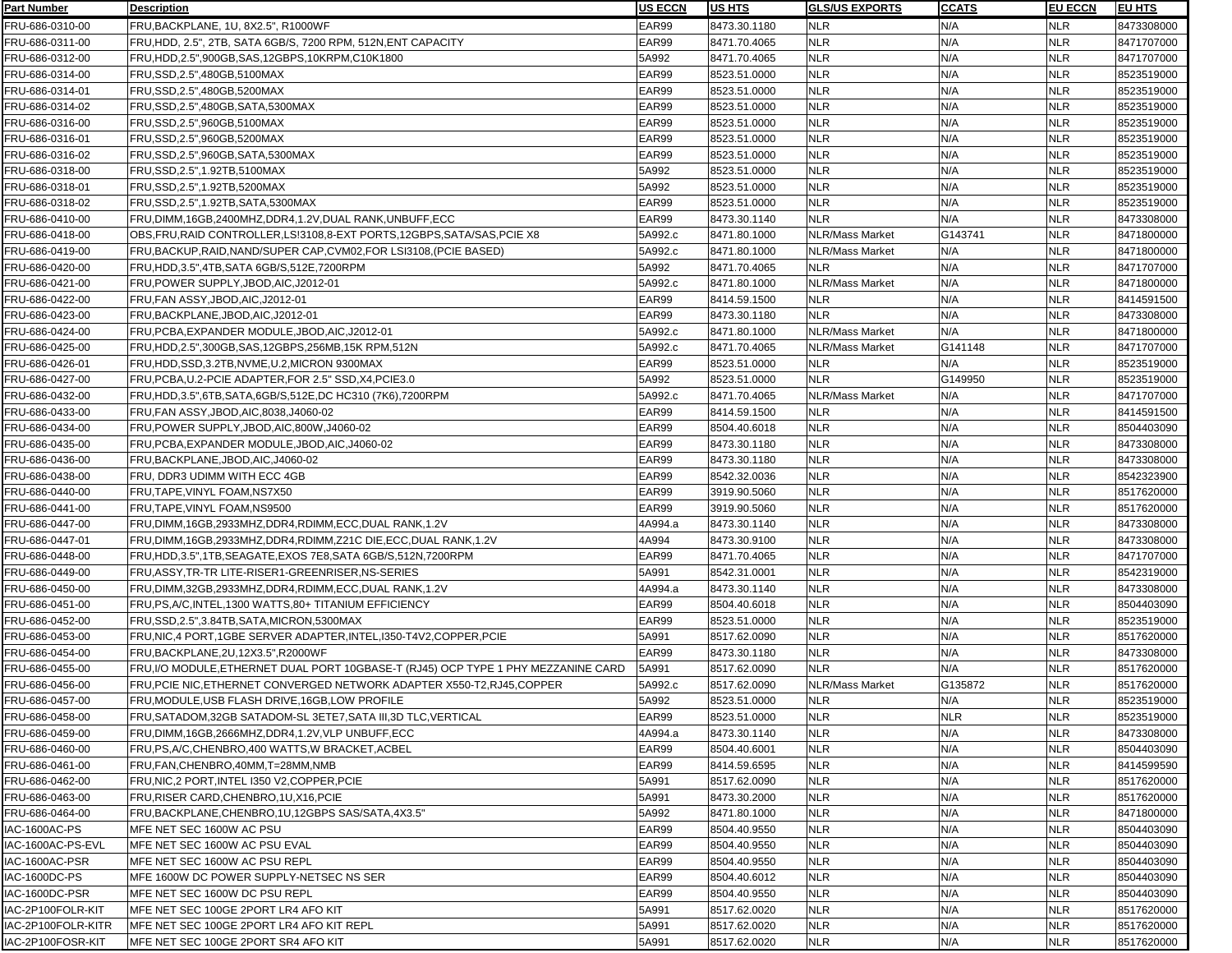| <b>Part Number</b> | <b>Description</b>                            | <b>US ECCN</b> | <b>US HTS</b> | <b>GLS/US EXPORTS</b> | <b>CCATS</b> | <b>EU ECCN</b> | <b>IEU HTS</b> |
|--------------------|-----------------------------------------------|----------------|---------------|-----------------------|--------------|----------------|----------------|
| IAC-2P100FOSR-KITR | IMFE NET SEC 100GE 2PORT SR4 AFO KIT REPL     | 5A991          | 8517.62.0020  | <b>NLR</b>            | N/A          | <b>NLR</b>     | 8517620000     |
| IAC-2P100NET-MOD   | MFE NET SEC 2PORT I/O MOD 100GIGE             | 5A991.b        | 8517.62.0090  | <b>NLR</b>            | G178571      | <b>NLR</b>     | 8517620000     |
| IAC-2P100NET-MODR  | MFE NET SEC 2PORT I/O MOD 100GIGE REPL        | 5A991.b        | 8517.62.0090  | <b>NLR</b>            | G178571      | <b>NLR</b>     | 8517620000     |
| IAC-2P100NSR-MOD   | NET SEC 2PT SR FO MOD 100/40GIGE              | 5A991.b.1      | 8517.62.0090  | <b>NLR</b>            | N/A          | <b>NLR</b>     | 8517620000     |
| IAC-2P100NSR-MODR  | NET SEC 2PT SR FO MOD 100/40GIGE REPL         | 5A991.b.1      | 8517.62.0090  | <b>NLR</b>            | N/A          | <b>NLR</b>     | 8517620000     |
| IAC-2P100NTMOD-EVL | IMFE NET SEC 2PORT I/O MOD 100GIGE EVAL       | 5A991.b        | 8517.62.0090  | <b>NLR</b>            | G178571      | NLR            | 8517620000     |
| IAC-2P100SRMOD-EVL | INET SEC 2PT SR FO MOD 100/40GIGE EVAL        | 5A991.b.1      | 8517.62.0090  | <b>NLR</b>            | N/A          | NLR            | 8517620000     |
| IAC-2P1FOLR-KT-EVL | IMFE NET SEC 100GE 2PORT LR4 AFO KIT EVAL     | 5A991          | 8517.62.0020  | <b>NLR</b>            | N/A          | <b>NLR</b>     | 8517620000     |
| IAC-2P1FOSR-KT-EVL | IMFE NET SEC 100GE 2PORT SR4 AFO KIT EVAL     | 5A991          | 8517.62.0020  | <b>NLR</b>            | N/A          | NLR            | 8517620000     |
| IAC-2P40BD-KIT-EVL | IMFE NET SEC 40GE 2PRT BIDI AFO KIT EVAL      | EAR99          | 8517.62.0090  | <b>NLR</b>            | N/A          | <b>NLR</b>     | 8517620000     |
| IAC-2P40FOBD-KIT   | IMFE NET SEC 40GE 2PRT BIDI AFO KIT           | EAR99          | 8517.62.0090  | <b>NLR</b>            | N/A          | <b>NLR</b>     | 8517620000     |
| IAC-2P40FOBD-KITR  | IMFE NET SEC 40GE 2PRT BIDI AFO KIT REPL      | EAR99          | 8517.62.0090  | <b>NLR</b>            | N/A          | <b>NLR</b>     | 8517620000     |
| IAC-2P40FOLR4-KIT  | MFE NET SEC 40GE 2PRT LR4 AFO KIT             | 5A991          | 8517.62.0090  | <b>NLR</b>            | N/A          | <b>NLR</b>     | 8517620000     |
|                    |                                               |                |               |                       |              |                |                |
| IAC-2P40FOLR4-KITR | MFE NET SEC 40GE 2PRT LR4 AFO KIT REPL        | 5A991          | 8517.62.0090  | <b>NLR</b>            | N/A          | <b>NLR</b>     | 8517620000     |
| IAC-2P40FOSR4-KIT  | MFE NET SEC 40GE 2PRT SR4 AFO KIT             | EAR99          | 8517.62.0090  | <b>NLR</b>            | N/A          | <b>NLR</b>     | 8517620000     |
| IAC-2P40FOSR4-KITR | IMFE NET SEC 40GE 2PRT SR4 AFO KIT REPL       | EAR99          | 8517.62.0090  | <b>NLR</b>            | N/A          | NLR            | 8517620000     |
| IAC-2P40LR4-KITEVL | MFE NET SEC 40GE 2PRT LR4 AFO KIT EVAL        | 5A991          | 8517.62.0090  | <b>NLR</b>            | N/A          | NLR            | 8517620000     |
| IAC-2P40SR4-KITEVL | IMFE NET SEC 40GE 2PRT SR4 AFO KIT EVAL       | 5A991          | 8517.70.0000  | <b>NLR</b>            | N/A          | NLR            | 8517700000     |
| IAC-4P10FOLR-KIT   | IMFE NET SEC 4PORT 10GE LR AFO KIT            | 5A992          | 8517.62.0090  | <b>NLR</b>            | N/A          | NLR            | 8517620000     |
| IAC-4P10FOLR-KITR  | IMFE NET SEC 4PORT 10GE LR AFO KIT REPL       | 5A992          | 8517.62.0090  | <b>NLR</b>            | N/A          | NLR            | 8517620000     |
| IAC-4P10FOSR-KIT   | MFE NET SEC 4PORT 10GE SR AFO KIT             | 5A992          | 8517.62.0090  | <b>NLR</b>            | N/A          | <b>NLR</b>     | 8517620000     |
| IAC-4P10FOSR-KITR  | IMFE NET SEC 4PORT 10GE SR AFO KIT REPL       | 5A992          | 8517.62.0090  | <b>NLR</b>            | N/A          | NLR            | 8517620000     |
| IAC-4P10NET-MOD    | MFE NET SEC 10GIGE 4PORT NET MOD              | 5A991          | 8517.62.0090  | <b>NLR</b>            | N/A          | NLR            | 8517620000     |
| IAC-4P10NETMOD-EVL | <b>IMFE NET SEC 10GIGE 4PORT NET MOD EVAL</b> | 5A991          | 8517.62.0090  | <b>NLR</b>            | N/A          | <b>NLR</b>     | 8517620000     |
| IAC-4P10NET-MODR   | IMFE NET SEC 10GIGE 4PORT NET MOD REPL        | 5A991          | 8517.62.0090  | <b>NLR</b>            | N/A          | NLR            | 8517620000     |
| IAC-4P1FOLR-KT-EVL | MFE NET SEC 4PORT 10GE LR AFO KIT EVAL        | 5A992          | 8517.62.0090  | <b>NLR</b>            | N/A          | NLR            | 8517620000     |
| IAC-4P1FOSR-KT-EVL | MFE NET SEC 4PORT 10GE SR AFO KIT EVAL        | 5A992          | 8517.62.0090  | <b>NLR</b>            | N/A          | NLR            | 8517620000     |
| IAC-4P1GMM13-MOD   | INS 4PT FO MOD 10-1GIGE 1310NM SM             | 5A991          | 8517.62.0090  | <b>NLR</b>            | N/A          | NLR            | 8517620000     |
| IAC-4P1GMM13-MODR  | INS 4PT FO MOD 10-1GIGE 1310NM SM REPL        | 5A991          | 8517.62.0090  | <b>NLR</b>            | N/A          | NLR            | 8517620000     |
| IAC-4P1GMM50-MOD   | INS 4PORT FO MOD 10-1GIGE 850NM 50UM          | 5A991          | 8517.62.0090  | <b>NLR</b>            | N/A          | NLR            | 8517620000     |
| IAC-4P1GMM50-MODR  | INS 4PORT FO MOD 10-1GIGE 850NM 50UM REPL     | 5A991          | 8517.62.0090  | <b>NLR</b>            | N/A          | NLR            | 8517620000     |
| IAC-4P1GMM62-MOD   | NS 4PT FO MOD 10-1GIGE 850NM 62.5UM           | 5A991          | 8517.62.0090  | <b>NLR</b>            | N/A          | <b>NLR</b>     | 8517620000     |
| IAC-4P1GMM62-MODR  | INS 4PT FO MOD 10-1GIGE 850NM 62.5UM REPL     | 5A991          | 8517.62.0090  | <b>NLR</b>            | N/A          | <b>NLR</b>     | 8517620000     |
| IAC-4P40NET-MOD    | MFE NET SEC 40GIGE 4 PORT NET MOD             | 5A991          | 8517.62.0090  | <b>NLR</b>            | N/A          | <b>NLR</b>     | 8517620000     |
| IAC-60AC-PS        | NS3500 60W AC POWER SUPPLY                    | EAR99          | 8504.40.6018  | <b>NLR</b>            | N/A          | <b>NLR</b>     | 8504403090     |
| IAC-60AC-PS-EVAL   | NS3500 60W AC POWER SUPPLY EVAL               | EAR99          | 8504.40.6018  | <b>NLR</b>            | N/A          | <b>NLR</b>     | 8504403090     |
| IAC-60AC-PSR       | NS3500 60W AC POWER SUPPLY REPL               | EAR99          | 8504.40.6018  | <b>NLR</b>            | N/A          | <b>NLR</b>     | 8504403090     |
| IAC-650AC-PS       | 650W AC POWER SUPPLY                          | EAR99          | 8504.40.6018  | <b>NLR</b>            | N/A          | NLR            | 8504403090     |
| IAC-650AC-PSEVL    | 650W AC POWER SUPPLY EVAL                     | EAR99          | 8504.40.6012  | <b>NLR</b>            | N/A          | NLR            | 8504403090     |
| IAC-650AC-PSR      | 650W AC POWER SUPPLY REPL                     | EAR99          | 8504.40.6012  | <b>NLR</b>            | N/A          | NLR            | 8504403090     |
| IAC-650DC-PS       | 650W DC POWER SUPPLY                          | EAR99          | 8504.40.6018  | <b>NLR</b>            | N/A          | NLR            | 8504403090     |
|                    | 1650W DC POWER SUPPLY REPL                    |                | 8504.40.6018  | <b>NLR</b>            | N/A          | <b>NLR</b>     |                |
| IAC-650DC-PSR      |                                               | EAR99          |               |                       |              |                | 8504403090     |
| IAC-6P1NET-MOD     | MFE NET SEC 1GIGE 6PORT NET MOD               | 5A991          | 8517.62.0090  | <b>NLR</b>            | N/A          | <b>NLR</b>     | 8517620000     |
| IAC-6P1NET-MODR    | MFE NET SEC 1GIGE 6PORT NET MOD REPL          | 5A991          | 8517.62.0090  | <b>NLR</b>            | N/A          | <b>NLR</b>     | 8517620000     |
| IAC-6P1NTMOD-EVL   | IMFE NET SEC 1GIGE 6PORT NET MOD EVAL         | 5A991          | 8517.62.0090  | <b>NLR</b>            | N/A          | <b>NLR</b>     | 8517620000     |
| IAC-8P10NET-MOD    | MFE NET SEC 8PORT I/O MOD 10/1GIGE            | 5A991.b.1      | 8517.62.0090  | <b>NLR</b>            | N/A          | <b>NLR</b>     | 8517620000     |
| IAC-8P10NET-MODR   | IMFE NET SEC 8PORT I/O MOD 10/1GIGE REPL      | 5A991.b.1      | 8517.62.0090  | <b>NLR</b>            | N/A          | NLR            | 8517620000     |
| IAC-8P10NTMOD-EVL  | MFE NET SEC 8PORT I/O MOD 10/1GIGE EVAL       | 5A991.b.1      | 8517.62.0090  | <b>NLR</b>            | N/A          | NLR            | 8517620000     |
| IAC-AF131010-KT1   | ACTIVE FO 1310NM OPT 10 GIGABIT MOD           | 5A991.g        | 8517.70.0000  | <b>NLR</b>            | N/A          | NLR            | 8517700000     |
| IAC-AF131010-KT1R  | ACTIVE FO 1310NM OPT 10 GIGABIT MOD REPL      | 5A991.g        | 8517.70.0000  | <b>NLR</b>            | N/A          | NLR            | 8517700000     |
| IAC-AF131010-KTEVL | ACTIVE FO 1310NM OPT 10 GIGABIT MOD EVAL      | 5A991.g        | 8517.70.0000  | <b>NLR</b>            | N/A          | NLR            | 8517700000     |
| IAC-AF131085-KT1   | ACTIVE FO 1310NM OPT 8.5UM GIGABIT            | 5A991.g        | 8517.70.0000  | <b>NLR</b>            | N/A          | <b>NLR</b>     | 8517700000     |
| IAC-AF131085-KT1R  | ACTIVE FO 1310NM OPT 8.5UM GIGABIT REPL       | 5A991          | 8517.70.0000  | <b>NLR</b>            | N/A          | <b>NLR</b>     | 8517700000     |
| IAC-AF131085-KTEVL | ACTIVE FO 1310NM OPT 8.5UM GIGABIT EVAL       | 5A991          | 8517.70.0000  | <b>NLR</b>            | N/A          | <b>NLR</b>     | 8517700000     |
| IAC-AF85010-KT1    | ACTIVE FO 850NM OPT 10 GIGABIT MOD            | 5A992          | 8517.62.0090  | <b>NLR</b>            | N/A          | NLR            | 8517620000     |
| IAC-AF85010-KT1EVL | ACTIVE FO 850NM OPT 10 GIGABIT MOD EVAL       | 5A992          | 8517.62.0090  | <b>NLR</b>            | N/A          | NLR            | 8517620000     |
| IAC-AF85010-KT1R   | ACTIVE FO 850NM OPT 10 GIGABIT MOD REPL       | 5A992          | 8517.62.0090  | <b>NLR</b>            | N/A          | <b>NLR</b>     | 8517620000     |
| IAC-AF85062-KT1    | ACTIVE FO 850NM OPT 62.5UM GIGABIT MOD        | 5A991.g        | 8517.70.0000  | <b>NLR</b>            | N/A          | <b>NLR</b>     | 8517700000     |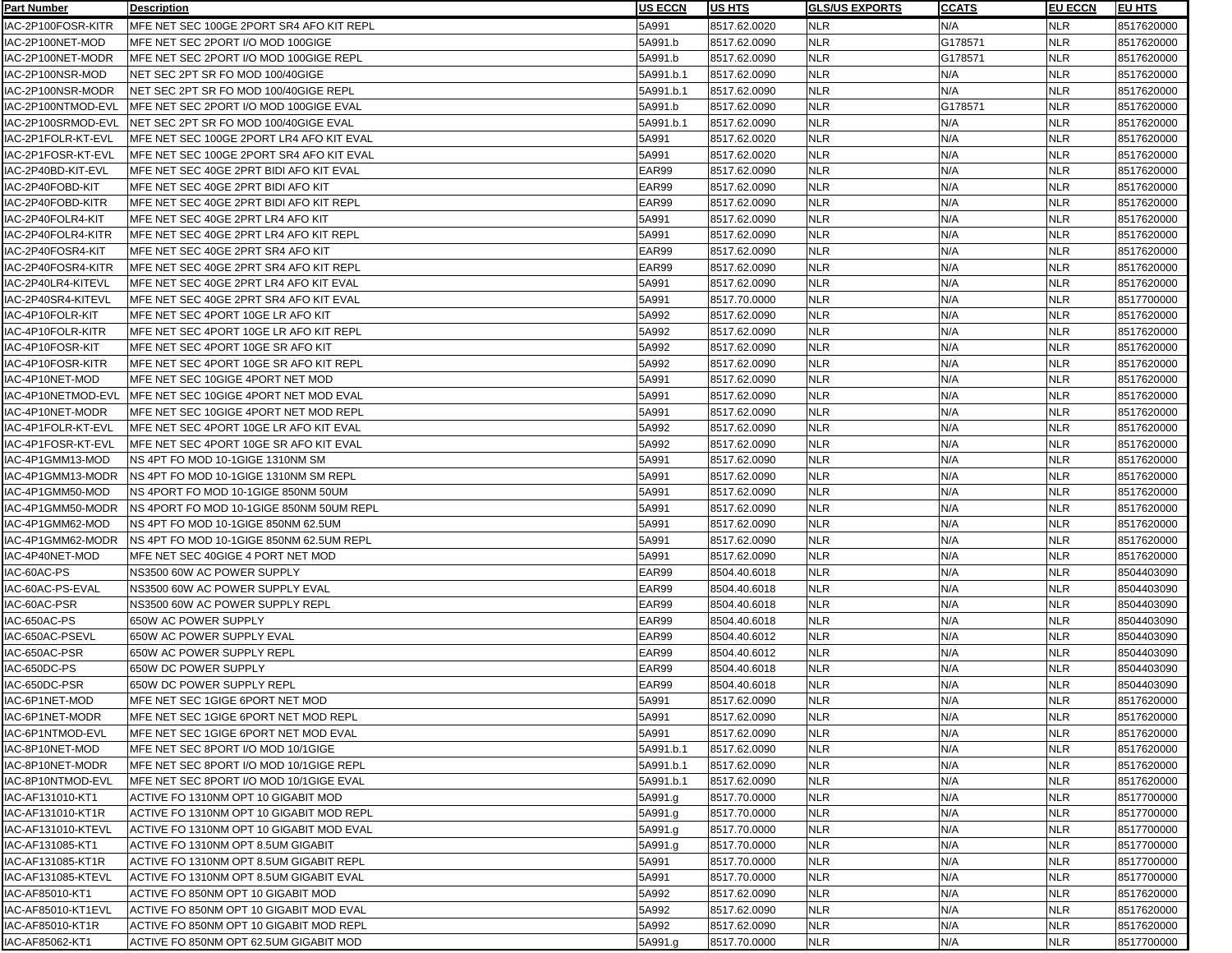| <b>Part Number</b>    | <b>Description</b>                                  | <b>US ECCN</b> | <b>US HTS</b> | <b>GLS/US EXPORTS</b>   | <b>CCATS</b>       | <b>EU ECCN</b> | <b>IEU HTS</b> |
|-----------------------|-----------------------------------------------------|----------------|---------------|-------------------------|--------------------|----------------|----------------|
| IAC-AF85062-KT1EVL    | ACTIVE FO 850NMOPT62.5UMGIGABIT MOD EVAL            | 5A991          | 8517.70.0000  | <b>NLR</b>              | N/A                | <b>NLR</b>     | 8517700000     |
| IAC-AF85062-KT1R      | ACTIVE FO 850NMOPT 62.5UMGIGABITMOD REPL            | 5A991          | 8517.70.0000  | <b>NLR</b>              | N/A                | <b>NLR</b>     | 8517700000     |
| IAC-AFOCG-KT2         | ACTIVE FAILOPEN COPPER GIGABIT MODULE               | 5A991          | 8517.70.0000  | <b>NLR</b>              | N/A                | <b>NLR</b>     | 8517700000     |
| IAC-AFOCG-KT2EVL      | <b>ACTIVE FAILOPENCOPPERGIGABIT MODULE EVAL</b>     | 5A991          | 8517.70.0000  | <b>NLR</b>              | N/A                | <b>NLR</b>     | 8517700000     |
| IAC-AFOCG-KT2R        | ACTIVE FAILOPEN COPPER GIGABIT MOD REPL             | 5A991          | 8517.70.0000  | <b>NLR</b>              | N/A                | <b>NLR</b>     | 8517700000     |
| IAC-AFOCH100-KT2      | ACTIVE FAILOPEN 100G CHASSIS                        | 5A991          | 8517.62.0020  | <b>NLR</b>              | N/A                | NLR            | 8517620000     |
| IAC-AFOCH100-KT2R     | ACTIVE FAILOPEN 100G CHASSIS REPL                   | 5A991          | 8517.62.0020  | <b>NLR</b>              | N/A                | NLR            | 8517620000     |
| IAC-AFOCH1-KT2-EVL    | ACTIVE FAILOPEN 100G CHASSIS EVAL                   | 5A991          | 8517.62.0020  | <b>NLR</b>              | N/A                | <b>NLR</b>     | 8517620000     |
| IAC-AFOCH40-KT2       | <b>ACTIVE FAILOPEN 40G CHASSIS</b>                  | 5A991          | 8517.62.0090  | <b>NLR</b>              | N/A                | <b>NLR</b>     | 8517620000     |
| IAC-AFOCH40-KT2EVL    | ACTIVE FAILOPEN 40G CHASSIS EVAL                    | 5A991          | 8517.70.0000  | <b>NLR</b>              | N/A                | <b>NLR</b>     | 8517700000     |
| IAC-AFOCH40-KT2R      | ACTIVE FAILOPEN 40G CHASSIS REPL                    | 5A991          | 8517.70.0000  | <b>NLR</b>              | N/A                | <b>NLR</b>     | 8517700000     |
| IAC-AFOCH-KT2         | <b>ACTIVE FAILOPEN CHASSIS</b>                      | 5A991          | 8517.70.0000  | <b>NLR</b>              | N/A                | <b>NLR</b>     | 8517700000     |
| IAC-AFOCH-KT2EVL      | ACTIVE FAILOPEN CHASSIS EVAL                        | 5A991          | 8517.70.0000  | <b>NLR</b>              | N/A                | <b>NLR</b>     | 8517700000     |
|                       |                                                     |                |               | <b>NLR</b>              | N/A                | <b>NLR</b>     |                |
| IAC-AFOCH-KT2R        | ACTIVE FAILOPEN CHASSIS REPL                        | 5A991          | 8517.70.0000  |                         |                    |                | 8517700000     |
| IAC-FIPS-KT2          | OPTIONAL FIPS KIT M-1250/M-1450/M-2750/M-3050/N-450 | EAR99          | 4911.99.8000  | <b>NLR</b>              | N/A                | <b>NLR</b>     | 8517620000     |
| IAC-FIPS-KT8          | MFE FIPS KIT FOR M-8000                             | EAR99          | 4821.90.4000  | <b>NLR</b>              | N/A                | NLR            | 8517620000     |
| IAC-NS9X00-CABLE      | NS 3M FODIRECT ATTACH CABLE FOR NS9X00              | EAR99          | 8544.20.0000  | <b>NLR</b>              | N/A                | NLR            | 8544200090     |
| IAC-NSCABLEPK1        | INS 3M FO QSFP28 CABLE 5 PACK FOR NS9500            | EAR99          | 8536.69.8000  | <b>NLR</b>              | N/A                | <b>NLR</b>     | 8536699099     |
| IAC-PF131010-KT1      | PASSIVE FO 1310 NM OPT 10-1 GIGABIT KIT             | 5A991          | 8517.70.0000  | <b>NLR</b>              | N/A                | <b>NLR</b>     | 8517700000     |
| IAC-PF131010-KT1R     | PASSIVE FO 1310NMOPT 10-1GIGABITKIT REPL            | 5A991          | 8517.70.0000  | <b>NLR</b>              | N/A                | NLR            | 8517700000     |
| IAC-PF131010-KTEVL    | PASSIVE FO 1310NMOPT10-1GIGABIT KIT EVAL            | 5A991          | 8517.70.0000  | <b>NLR</b>              | N/A                | <b>NLR</b>     | 8517700000     |
| IAC-PF85050-KT1       | PASS FO 850NM OPT 10 GE KIT 50 UM                   | 5A991.g        | 8517.70.0000  | <b>NLR</b>              | N/A                | <b>NLR</b>     | 8517700000     |
| IAC-PF85050-KT1EVL    | PASS FO 850NM OPT 10 GE KIT 50 UM EVAL              | 5A991          | 8517.70.0000  | <b>NLR</b>              | N/A                | <b>NLR</b>     | 8517700000     |
| IAC-PF85050-KT1R      | PASS FO 850NM OPT 10 GE KIT 50 UM REPL              | 5A991          | 8517.70.0000  | <b>NLR</b>              | N/A                | <b>NLR</b>     | 8517700000     |
| IAC-PF85062-KT1       | PASS FO 850NM OPTL 1GE KIT 62.5 UM                  | 5A991          | 8517.70.0000  | <b>NLR</b>              | N/A                | <b>NLR</b>     | 8517700000     |
| IAC-PF85062-KT1EVL    | PASS FO 850NM OPTL 1GE KIT 62.5 UM EVAL             | 5A991          | 8517.70.0000  | <b>NLR</b>              | N/A                | <b>NLR</b>     | 8517700000     |
| IAC-PF85062-KT1R      | PASS FO 850NM OPTL 1GE KIT 62.5 UM REPL             | 5A991          | 8517.70.0000  | <b>NLR</b>              | N/A                | NLR            | 8517700000     |
| IAC-PFOCG-KT2         | PASSIVE FAILOPEN COPPER GIGABIT KIT                 | 5A991          | 8517.70.0000  | <b>NLR</b>              | N/A                | NLR            | 8517700000     |
| IAC-PFOCG-KT2EVL      | PASSIVE FAILOPEN COPPER GIGABIT KIT EVAL            | 5A991          | 8517.70.0000  | <b>NLR</b>              | N/A                | NLR            | 8517700000     |
| IAC-PFOCG-KT2R        | PASSIVE FAILOPEN COPPER GIGABIT KIT REPL            | 5A991.g        | 8517.70.0000  | <b>NLR</b>              | N/A                | NLR            | 8517700000     |
| IAC-QSFP1LR-FOT       | MFE NET SEC QSFP28 100G LR TRANS                    | 5A991.b        | 8517.62.0090  | <b>NLR</b>              | G178571            | NLR            | 8517620000     |
| IAC-QSFP1LRFOT-EVL    | MFE NET SEC QSFP28 100G LR TRANS EVAL               | 5A991.b        | 8517.62.0090  | <b>NLR</b>              | G178571            | <b>NLR</b>     | 8517620000     |
| IAC-QSFP1LR-FOTR      | MFE NET SEC QSFP28 100G LR TRANS REPL               | 5A991.b        | 8517.62.0090  | <b>NLR</b>              | G178571            | <b>NLR</b>     | 8517620000     |
| IAC-QSFP1SR-FOT       | MFE NET SEC QSFP28 100G SR TRANS                    | 5A991.b        | 8517.62.0090  | <b>NLR</b>              | G178571            | <b>NLR</b>     | 8517620000     |
| IAC-QSFP1SRFOT-EVL    | MFE NET SEC QSFP28 100G SR TRANS EVAL               | 5A991.b        | 8517.62.0090  | <b>NLR</b>              | G178571            | <b>NLR</b>     | 8517620000     |
| IAC-QSFP1SR-FOTR      | IMFE NET SEC QSFP28 100G SR TRANS REPL              | 5A991.b        | 8517.62.0090  | <b>NLR</b>              | G178571            | <b>NLR</b>     | 8517620000     |
| IAC-QSFP-FOT          | MFE NET SEC QSFP+ 40G FIBER TRANS                   | 5A991.b.5.a    | 8517.62.0090  | <b>NLR</b>              | N/A                | <b>NLR</b>     | 8517620000     |
| IAC-QSFP-FOT-EVAL     | IMFE NET SEC QSFP+ 40G FIBER TRANS EVAL             | 5A991          | 8517.62.0090  | <b>NLR</b>              | N/A                | NLR            | 8517620000     |
| IAC-QSFP-FOTR         | IMFE NET SEC QSFP+ 40G FIBER TRANS REPL             | 5A991.b.5.a    | 8517.62.0090  | <b>NLR</b>              | N/A                | NLR            | 8517620000     |
| IAC-QSFPLR-FOT        | IMFE QSFP+40GE LR FIBRTRANS-NETSEC NS SER           | 5A991.b.5.a    | 8517.62.0090  | <b>NLR</b>              | N/A                | NLR            | 8517620000     |
| IAC-QSFPLR-FOT-EVL    | IMFE QSFP 40GE LR FIBRTRANSNETSECSER EVAL           | 5A991          | 8517.62.0090  | <b>NLR</b>              | N/A                | NLR            | 8517620000     |
| IAC-QSFPLR-FOTR       | IMFE NET SEC QSFP+ 40G FIBER TRANS REPL             | 5A991.b.5.a    | 8517.62.0090  | <b>NLR</b>              | N/A                | <b>NLR</b>     | 8517620000     |
| <b>IAC-SFTLR-FOT</b>  | IMFE NET SEC SFP+ 10G LR FIBER TRANS                | 5A991.b.5.a    | 8517.62.0090  | <b>NLR</b>              | N/A                | <b>NLR</b>     | 8517620000     |
| IAC-SFTLR-FOT-EVL     | IMFE NET SEC SFP+ 10G LR FIBER TRANS EVAL           | 5A991          | 8517.62.0090  | <b>NLR</b>              | N/A                | <b>NLR</b>     | 8517620000     |
| <b>IAC-SFTLR-FOTR</b> | MFE NET SEC SFP+ 10G LR FIBER TRANS REPL            | 5A991.b.5.a    | 8517.62.0090  | <b>NLR</b>              | N/A                | <b>NLR</b>     | 8517620000     |
| <b>IAC-SFTSR-FOT</b>  | MFE NET SEC SFP+ 10G SR FIBER TRANS                 | 5A991.b.5.a    | 8517.62.0090  | <b>NLR</b>              | N/A                | <b>NLR</b>     | 8517620000     |
| IAC-SFTSR-FOT-EVL     | IMFE NET SEC SFP+ 10G SR FIBER TRANS EVAL           | 5A991          | 8517.62.0090  | <b>NLR</b>              | N/A                | NLR            | 8517620000     |
|                       |                                                     |                |               | <b>NLR</b>              | N/A                |                |                |
| IAC-SFTSR-FOTR        | IMFE NET SEC SFP+ 10G SR FIBER TRANS REPL           | 5A991.b.5.a    | 8517.62.0090  |                         |                    | NLR            | 8517620000     |
| IPS-NS3100            | MFE NET SEC IPS-NS3100 APPLIANCE                    | 5A002.a.1      | 8543.70.9860  | <b>ENC/Unrestricted</b> | G181788(b)(3)(iii) | 5A002a1a       | 8543709099     |
| IPS-NS3100-EVAL       | IMFE NET SEC IPS-NS3100 APPLIANCE EVAL              | 5A002.a.1      | 8543.70.9860  | <b>ENC/Unrestricted</b> | G181788(b)(3)(iii) | 5A002a1a       | 8543709099     |
| IPS-NS3100-FO         | MFE NET SEC IPS-NS3100 FO APPLIANCE                 | 5A002.a.1      | 8543.70.9860  | <b>ENC/Unrestricted</b> | G181788(b)(3)(iii) | 5A002a1a       | 8543709099     |
| IPS-NS3100-FOR        | MFE NET SEC IPS-NS3100 FO APPLIANCE REPL            | 5A002.a.1      | 8543.70.9860  | <b>ENC/Unrestricted</b> | G181788(b)(3)(iii) | 5A002a1a       | 8543709099     |
| IPS-NS3100R           | MFE NET SEC IPS-NS3100 APPLIANCE REPL               | 5A002.a.1      | 8543.70.9860  | <b>ENC/Unrestricted</b> | G181788(b)(3)(iii) | 5A002a1a       | 8543709099     |
| IPS-NS3200            | MFE NET SEC IPS-NS3200 APPLIANCE                    | 5A002.a.1      | 8543.70.9860  | <b>ENC/Unrestricted</b> | G181788(b)(3)(iii) | 5A002a1a       | 8543709099     |
| IPS-NS3200-B          | MFE NET SEC IPS-NS3200-B APPLIANCE                  | 5A002.a.1      | 8543.70.9860  | <b>ENC/Unrestricted</b> | G181788(b)(3)(iii) | 5A002a1a       | 8543709099     |
| IPS-NS3200-B-EVAL     | MFE NET SEC IPS-NS3200-B APPL EVAL                  | 5A002.a.1      | 8543.70.9860  | <b>ENC/Unrestricted</b> | G181788(b)(3)(iii) | 5A002a1a       | 8543709099     |
| IPS-NS3200-BR         | MFE NET SEC IPS-NS3200-B APPL REPL                  | 5A002.a.1      | 8543.70.9860  | <b>ENC/Unrestricted</b> | G181788(b)(3)(iii) | 5A002a1a       | 8543709099     |
| IPS-NS3200-EVAL       | MFE NET SEC IPS-NS3200 APPLIANCE EVAL               | 5A002.a.1      | 8543.70.9860  | <b>ENC/Unrestricted</b> | G181788(b)(3)(iii) | 5A002a1a       | 8543709099     |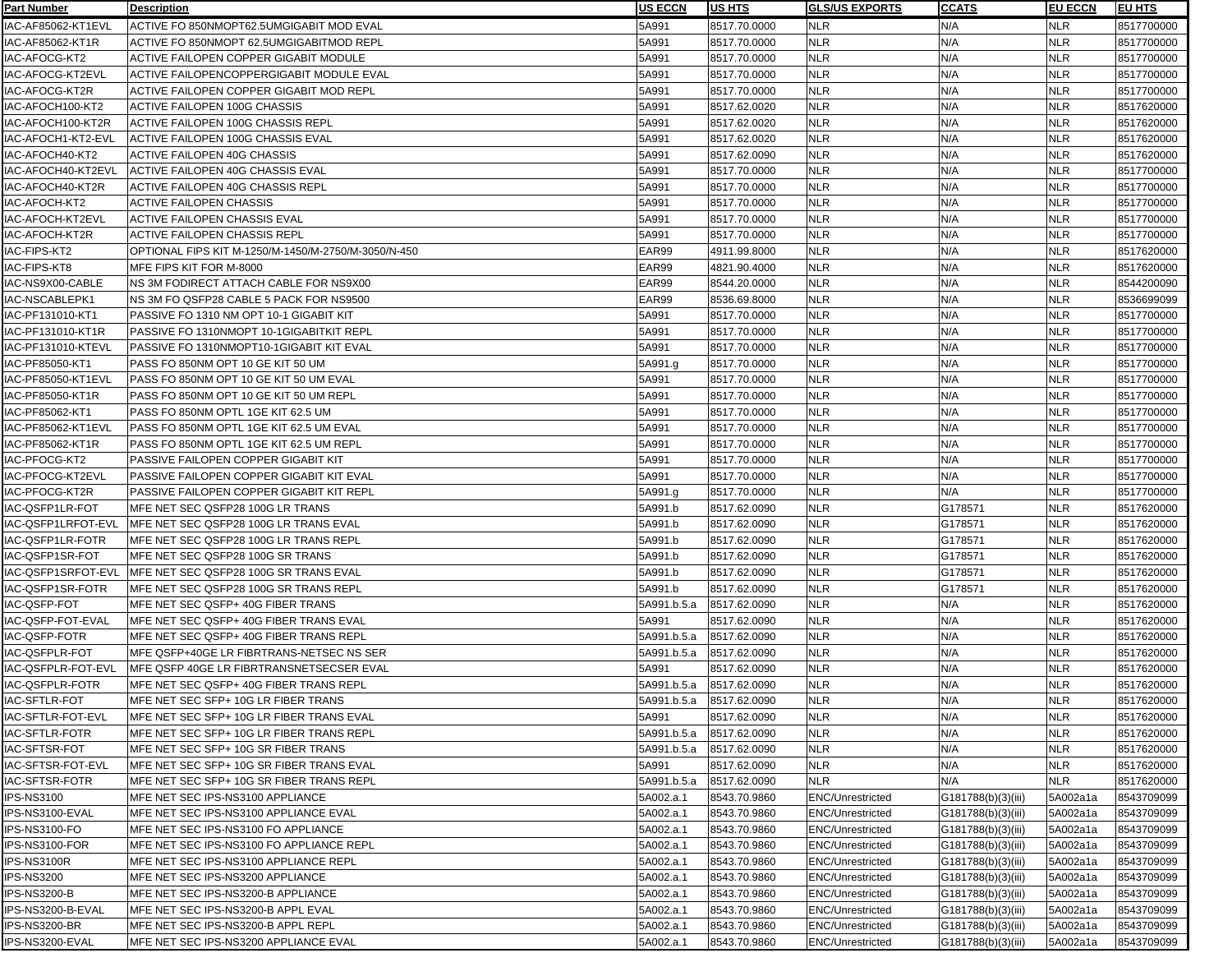| <u>Part Number</u> | <b>Description</b>                       | <b>IUS ECCN</b> | <b>US HTS</b> | <b>IGLS/US EXPORTS</b>                             | <b>CCATS</b>        | <b>EU ECCN</b> | <b>EU HTS</b> |
|--------------------|------------------------------------------|-----------------|---------------|----------------------------------------------------|---------------------|----------------|---------------|
| IPS-NS3200-FO      | MFE NET SEC IPS-NS3200 FO APPLIANCE      | 5A002.a.1       | 8543.70.9860  | <b>ENC/Unrestricted</b>                            | G181788(b)(3)(iii)  | 5A002a1a       | 8543709099    |
| IPS-NS3200-FOR     | MFE NET SEC IPS-NS3200 FO APPLIANCE REPL | 5A002.a.1       | 8543.70.9860  | <b>ENC/Unrestricted</b>                            | G181788(b)(3)(iii)  | 5A002a1a       | 8543709099    |
| IPS-NS3200R        | MFE NET SEC IPS-NS3200 APPLIANCE REPL    | 5A002.a.1       | 8543.70.9860  | <b>ENC/Unrestricted</b>                            | G181788(b)(3)(iii)  | 5A002a1a       | 8543709099    |
| <b>IPS-NS3500</b>  | MFE NET SEC IPS-NS3500 APPLIANCE         | 5A002.a.1       | 8543.70.9860  | <b>ENC/Unrestricted</b>                            | G177971(b)(3)(iii)  | 5A002a1a       | 8543709099    |
| IPS-NS3500-EVAL    | MFE NET SEC IPS-NS3500 APPLIANCE EVAL    | 5A002.a.1       | 8543.70.9860  | <b>ENC/Unrestricted</b>                            | G177971(b)(3)(iii)  | 5A002a1a       | 8543709099    |
| IPS-NS3500R        | MFE NET SEC IPS-NS3500 APPLIANCE REPL    | 5A002.a.1       | 8543.70.9860  | <b>ENC/Unrestricted</b>                            | G177971(b)(3)(iii)  | 5A002a1a       | 8543709099    |
| <b>IPS-NS5100</b>  | MFE NET SEC IPS-NS5100 APPLIANCE         | 5A002.a.1       | 8543.70.9860  | <b>ENC/Unrestricted</b>                            | G181788(b)(3)(iii)  | 5A002a1a       | 8543709099    |
| IPS-NS5100EVAL     | MFE NET SEC IPS-NS5100 APPL EVAL         | 5A002.a.1       | 8543.70.9860  | <b>ENC/Unrestricted</b>                            | G181788(b)(3)(iii)  | 5A002a1a       | 8543709099    |
| IPS-NS5100-FO      | MFE NET SEC IPS-NS5100 FO APPLIANCE      | 5A002.a.1       | 8543.70.9860  | <b>ENC/Unrestricted</b>                            | G181788(b)(3)(iii)  | 5A002a1a       | 8543709099    |
| IPS-NS5100FOEVAL   | MFE NET SEC IPS-NS5100 FO APPL EVAL      | 5A002.a.1       | 8543.70.9860  | <b>ENC/Unrestricted</b>                            | G181788(b)(3)(iii)  | 5A002a1a       | 8543709099    |
| IPS-NS5100-FOR     | MFE NET SEC IPS-NS5100 FO APPL REPL      | 5A002.a.1       | 8543.70.9860  | <b>ENC/Unrestricted</b>                            | G181788(b)(3)(iii)  | 5A002a1a       | 8543709099    |
| IPS-NS5100R        | MFE NET SEC IPS-NS5100 APPL REPL         | 5A002.a.1       | 8543.70.9860  | <b>ENC/Unrestricted</b>                            | G181788(b)(3)(iii)  | 5A002a1a       | 8543709099    |
| <b>IPS-NS5200</b>  | MFE NET SEC IPS-NS5200 APPLIANCE         | 5A002.a.1       | 8543.70.9860  | <b>ENC/Unrestricted</b>                            | G181788(b)(3)(iii)  | 5A002a1a       | 8543709099    |
| IPS-NS5200EVAL     | MFE NET SEC IPS-NS5200 APPL EVAL         | 5A002.a.1       | 8543.70.9860  | <b>ENC/Unrestricted</b>                            |                     | 5A002a1a       | 8543709099    |
| IPS-NS5200-FO      | MFE NET SEC IPS-NS5200 FO APPLIANCE      | 5A002.a.1       | 8543.70.9860  | <b>ENC/Unrestricted</b>                            | G181788(b)(3)(iii)  | 5A002a1a       | 8543709099    |
|                    |                                          |                 | 8543.70.9860  |                                                    | G181788(b)(3)(iii)  |                |               |
| IPS-NS5200FOEVAL   | MFE NET SEC IPS-NS5200 FO APPL EVAL      | 5A002.a.1       | 8543.70.9860  | <b>ENC/Unrestricted</b><br><b>ENC/Unrestricted</b> | G181788(b)(3)(iii)  | 5A002a1a       | 8543709099    |
| IPS-NS5200-FOR     | MFE NET SEC IPS-NS5200 FO APPLIANCE REPL | 5A002.a.1       |               |                                                    | G181788(b)(3)(iii)  | 5A002a1a       | 8543709099    |
| IPS-NS5200R        | MFE NET SEC IPS-NS5200 APPL REPL         | 5A002.a.1       | 8543.70.9860  | <b>ENC/Unrestricted</b>                            | G181788(b)(3)(iii)  | 5A002a1a       | 8543709099    |
| <b>IPS-NS7150</b>  | MFE NET SEC IPS-NS7150 APPLIANCE         | 5A002.a.1       | 8543.70.9860  | <b>ENC/Unrestricted</b>                            | G181788(b)(3)(iii)  | 5A002a1a       | 8543709099    |
| IPS-NS7150-EVAL    | MFE NET SEC IPS-NS7150 APPLIANCE EVAL    | 5A002.a.1       | 8543.70.9860  | <b>ENC/Unrestricted</b>                            | G181788(b)(3)(iii)  | 5A002a1a       | 8543709099    |
| IPS-NS7150-FO      | MFE NET SEC IPS-NS7150 FO APPLIANCE      | 5A002.a.1       | 8543.70.9860  | <b>ENC/Unrestricted</b>                            | G181788(b)(3)(iii)  | 5A002a1a       | 8543709099    |
| IPS-NS7150-FOR     | MFE NET SEC IPS-NS7150 FO APPLIANCE REPL | 5A002.a.1       | 8543.70.9860  | <b>ENC/Unrestricted</b>                            | G181788(b)(3)(iii)  | 5A002a1a       | 8543709099    |
| IPS-NS7150R        | MFE NET SEC IPS-NS7150 APPLIANCE REPL    | 5A002.a.1       | 8543.70.9860  | <b>ENC/Unrestricted</b>                            | G181788(b)(3)(iii)  | 5A002a1a       | 8543709099    |
| <b>IPS-NS7250</b>  | MFE NET SEC IPS-NS7250 APPLIANCE         | 5A002.a.1       | 8543.70.9860  | <b>ENC/Unrestricted</b>                            | G181788(b)(3)(iii)  | 5A002a1a       | 8543709099    |
| IPS-NS7250-EVAL    | MFE NET SEC IPS-NS7250 APPLIANCE EVAL    | 5A002.a.1       | 8543.70.9860  | <b>ENC/Unrestricted</b>                            | G181788(b)(3)(iii)  | 5A002a1a       | 8543709099    |
| IPS-NS7250-FO      | MFE NET SEC IPS-NS7250 FO APPLIANCE      | 5A002.a.1       | 8543.70.9860  | <b>ENC/Unrestricted</b>                            | G181788(b)(3)(iii)  | 5A002a1a       | 8543709099    |
| IPS-NS7250-FOR     | MFE NET SEC IPS-NS7250 FO APPLIANCE REPL | 5A002.a.1       | 8543.70.9860  | <b>ENC/Unrestricted</b>                            | G181788(b)(3)(iii)  | 5A002a1a       | 8543709099    |
| IPS-NS7250R        | MFE NET SEC IPS-NS7250 APPLIANCE REPL    | 5A002.a.1       | 8543.70.9860  | <b>ENC/Unrestricted</b>                            | G181788(b)(3)(iii)  | 5A002a1a       | 8543709099    |
| <b>IPS-NS7350</b>  | MFE NET SEC IPS-NS7350 APPLIANCE         | 5A002.a.1       | 8543.70.9860  | <b>ENC/Unrestricted</b>                            | G181788(b)(3)(iii)  | 5A002a1a       | 8543709099    |
| IPS-NS7350-EVAL    | MFE NET SEC IPS-NS7350 APPLIANCE EVAL    | 5A002.a.1       | 8543.70.9860  | <b>ENC/Unrestricted</b>                            | G181788(b)(3)(iii)  | 5A002a1a       | 8543709099    |
| IPS-NS7350-FO      | MFE NET SEC IPS-NS7350 FO APPLIANCE      | 5A002.a.1       | 8543.70.9860  | <b>ENC/Unrestricted</b>                            | G181788(b)(3)(iii)  | 5A002a1a       | 8543709099    |
| IPS-NS7350-FOR     | MFE NET SEC IPS-NS7350 FO APPLIANCE REPL | 5A002.a.1       | 8543.70.9860  | <b>ENC/Unrestricted</b>                            | G181788(b)(3)(iii)  | 5A002a1a       | 8543709099    |
| IPS-NS7350R        | MFE NET SEC IPS-NS7350 APPLIANCE REPL    | 5A002.a.1       | 8543.70.9860  | <b>ENC/Unrestricted</b>                            | G181788(b)(3)(iii)  | 5A002a1a       | 8543709099    |
| <b>IPS-NS7500</b>  | MFE NET SEC IPS-NS7500 APPLIANCE         | 5A002.a.1       | 8543.70.9860  | <b>ENC/Unrestricted</b>                            | G181788(b)(3)(iii)  | 5A002a1a       | 8543709099    |
| IPS-NS7500-EVAL    | MFE NET SEC IPS-NS7500 APPLIANCE EVAL    | 5A002.a.1       | 8543.70.9860  | <b>ENC/Unrestricted</b>                            | G181788(b)(3)(iii)  | 5A002a1a       | 8543709099    |
| IPS-NS7500R        | MFE NET SEC IPS-NS7500 APPLIANCE REPL    | 5A002.a.1       | 8543.70.9860  | <b>ENC/Unrestricted</b>                            | G181788(b)(3)(iii)  | 5A002a1a       | 8543709099    |
| <b>IPS-NS9500</b>  | MFE NET SEC IPS-NS9500 APPLIANCE         | 5A002.a.1       | 8543.70.9860  | <b>ENC/Unrestricted</b>                            | G181788(b)(3)(iii)  | 5A002a1a       | 8543709099    |
| IPS-NS9500-EVAL    | MFE NET SEC IPS-NS9500 APPLIANCE EVAL    | 5A002.a.1       | 8543.70.9860  | <b>ENC/Unrestricted</b>                            | G181788(b)(3)(iii)  | 5A002a1a       | 8543709099    |
| IPS-NS9500R        | MFE NET SEC IPS-NS9500 APPLIANCE REPL    | 5A002.a.1       | 8543.70.9860  | <b>ENC/Unrestricted</b>                            | G181788(b)(3)(iii)  | 5A002a1a       | 8543709099    |
| ITV-2KSG-NA-100    | SKU, SFP, 1000B-SX, INTRUSHIELD          | 5A991           | 8517.62.0090  | <b>NLR</b>                                         | N/A                 | <b>NLR</b>     | 8517620000    |
| ITV-2KSGNA100-EVL  | 1000BSX MINIGB INTRFC CONV(SFP) FBR EVAL | 5A991           | 8517.62.0090  | <b>NLR</b>                                         | N/A                 | <b>NLR</b>     | 8517620000    |
| ITV-2KSG-NA-100R   | 1000BSX MINIGB INTRFC CONV(SFP) FBR REPL | 5A991           | 8517.62.0090  | <b>NLR</b>                                         | N/A                 | <b>NLR</b>     | 8517620000    |
| ITV-2KTG-NA-100    | SKU, SFP, 1000B-TX, INTRUSHIELD          | 5A991           | 8517.62.0090  | <b>NLR</b>                                         | N/A                 | <b>NLR</b>     | 8517620000    |
| ITV-2KTGNA100-EVL  | 1000BTXMINIGB INTRFC CONV(SFP)COPPEREVAL | 5A991           | 8517.62.0090  | <b>NLR</b>                                         | N/A                 | <b>NLR</b>     | 8517620000    |
| ITV-2KTG-NA-100R   | 1000BTX MINIGB INTRFCCONV(SFP)COPPERREPL | 5A991           | 8517.62.0090  | <b>NLR</b>                                         | N/A                 | <b>NLR</b>     | 8517620000    |
| ITV-2MLG-NA-100    | SKU, SFP, 1000B-LX, INTRUSHIELD          | 5A991           | 8517.62.0090  | <b>NLR</b>                                         | N/A                 | <b>NLR</b>     | 8517620000    |
| ITV-2MLGNA100-EVL  | 1000BLX MINIGBINTRFC CONV(SFP)SMFBR EVAL | 5A991           | 8517.62.0090  | <b>NLR</b>                                         | N/A                 | <b>NLR</b>     | 8517620000    |
| ITV-2MLG-NA-100R   | 1000BLX MINIGB INTRFC CONV(SFP)SMFBRREPL | 5A991           | 8517.62.0090  | <b>NLR</b>                                         | N/A                 | <b>NLR</b>     | 8517620000    |
| MAP-10G4-FBR       | MFE 10GB FIBRE PCIE CARD                 | 5A991           | 8517.62.0090  | <b>NLR</b>                                         | N/A                 | <b>NLR</b>     | 8517620000    |
| MAP-10G4-FBRE      | MFE 10GB FBR PCIE CARD - E MODEL         | 5A991           | 8517.62.0090  | <b>NLR</b>                                         | N/A                 | <b>NLR</b>     | 8517620000    |
| MAP-10G4-FBRE-EVAL | MFE 10GB FBR PCIE CARD - E MODEL EVAL    | 5A991           | 8517.62.0090  | <b>NLR</b>                                         | N/A                 | <b>NLR</b>     | 8517620000    |
| MAP-10G4-FBRER     | MFE 10GB FBR PCIE CARD - E MODEL REPL    | 5A991           | 8517.62.0090  | <b>NLR</b>                                         | N/A                 | <b>NLR</b>     | 8517620000    |
| MAP-10G4-FBR-EVAL  | MFE 10GB FIBRE PCIE CARD EVAL            | 5A991.a         | 8517.62.0090  | <b>NLR</b>                                         | N/A                 | <b>NLR</b>     | 8517620000    |
| MOD-686-0120-00    | MOD NITROSEC DAS CONNECTION CABLE        | EAR99           | 8473.30.1140  | <b>NLR</b>                                         | N/A                 | <b>NLR</b>     | 8473308000    |
| MOD-686-0152-00    | MOD 1400-WATT PSU (NITRO DAS)            | EAR99           | 8473.30.1140  | <b>NLR</b>                                         | N/A                 | <b>NLR</b>     | 8473308000    |
| MOD-686-0159-00    | MOD PS ROMLEY CRPS 750W AC               | EAR99           | 8473.30.1140  | <b>NLR</b>                                         | N/A                 | <b>NLR</b>     | 8473308000    |
| MSP-ACE6-OT        | MFE ADV COR ENG 2675 APPL ONE TIME MSP   | 5A002.a.1       | 8543.70.9860  | <b>ENC/Unrestricted</b>                            | Z1701255(b)(3)(iii) | 5A002a1a       | 8543709099    |
| MSP-ACE6-OTR       | MFE ADV COR ENG 2675 APPL REPL           | 5A002.a.1       | 8543.70.9860  | <b>ENC/Unrestricted</b>                            | Z1701255(b)(3)(iii) | 5A002a1a       | 8543709099    |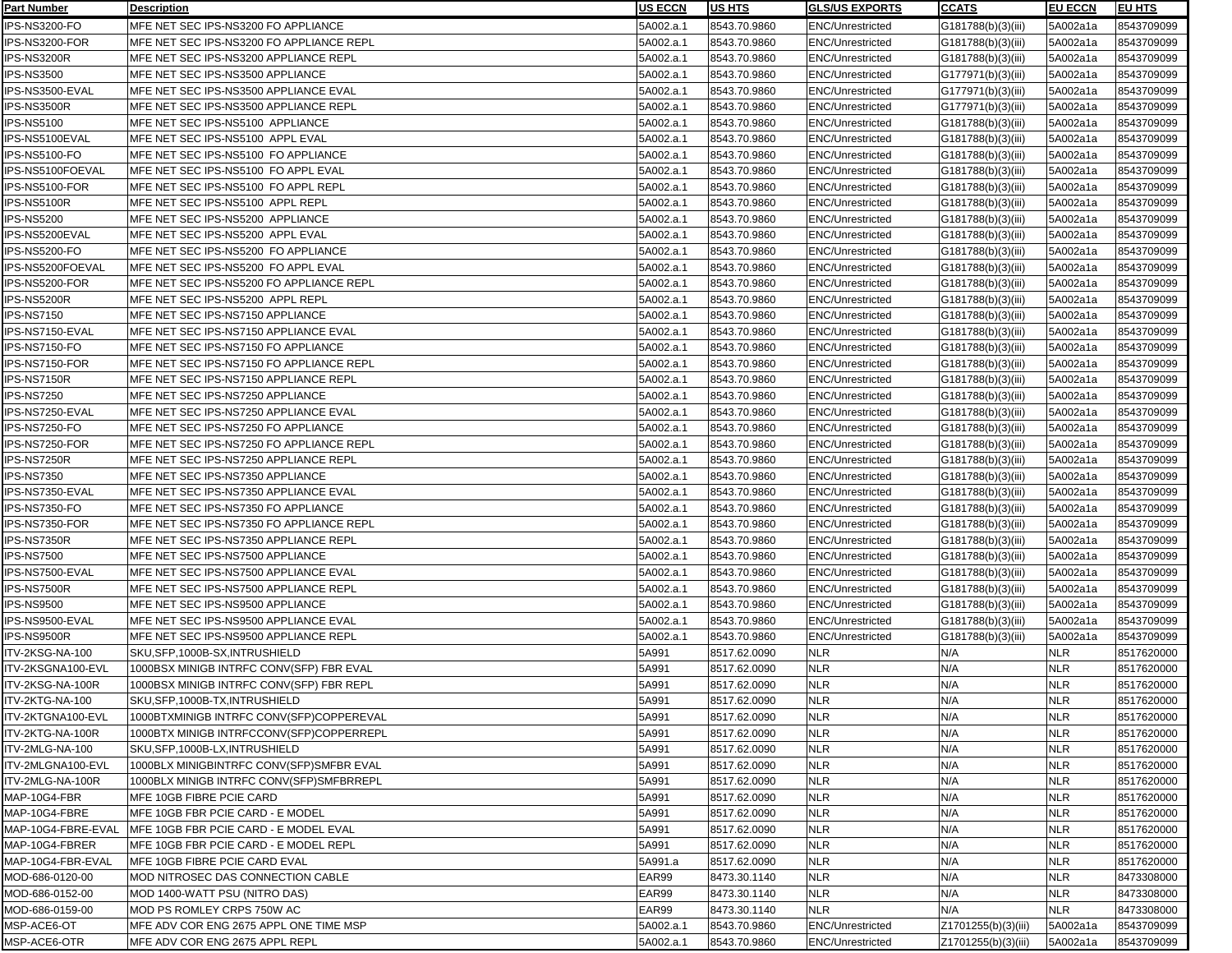| Part Number   | <b>Description</b>                         | <b>IUS ECCN</b>          | <b>IUS HTS</b> | <b>GLS/US EXPORTS</b>   | <b>CCATS</b>        | <b>EU ECCN</b> | <b>EU HTS</b> |
|---------------|--------------------------------------------|--------------------------|----------------|-------------------------|---------------------|----------------|---------------|
| MSP-ACE7-OT   | MFE ADV COR ENG SSD6 APPL ONE TIME MSP     | 5A002.a.1                | 8543.70.9860   | <b>ENC/Unrestricted</b> | Z1701255(b)(3)(iii) | 5A002a1a       | 8543709099    |
| MSP-ACE7-OTR  | MFE ADV COR ENG SSD6 APPL REPL             | 5A002.a.1                | 8543.70.9860   | <b>ENC/Unrestricted</b> | Z1701255(b)(3)(iii) | 5A002a1a       | 8543709099    |
| MSP-APM15-OT  | MFE APP DATA MON 3575 APPL ONE TIME MSP    | 5A002.a.1                | 8543.70.9860   | <b>ENC/Unrestricted</b> | Z1701255(b)(3)(iii) | 5A002a1a       | 8543709099    |
| MSP-APM15-OTR | MFE APP DATA MON 3575 APPL REPL            | 5A002.a.1                | 8543.70.9860   | <b>ENC/Unrestricted</b> | Z1701255(b)(3)(iii) | 5A002a1a       | 8543709099    |
| MSP-APM16-OT  | MFE APP DATA MON 1275 APPL ONE TIME MSP    | 5A002.a.1                | 8543.70.9860   | <b>ENC/Unrestricted</b> | Z1701255(b)(3)(iii) | 5A002a1a       | 8543709099    |
| MSP-APM16-OTR | MFE APP DATA MON 1275 APPL OT MSP REPL     | 5A002.a.1                | 8543.70.9860   | <b>ENC/Unrestricted</b> | Z1701255(b)(3)(iii) | 5A002a1a       | 8543709099    |
| MSP-ATD5-OT   | MFE ADV THREAT DEF 3200 ONE TIME MSP       | 5A002.a.1                | 8543.70.9860   | <b>ENC/Unrestricted</b> | $740.17$ (b)(1)     | 5A002a1a       | 8543709099    |
| MSP-ATD5-OTR  | MFE ADV THREAT DEF 3200 OT REPL MSP        | 5A002.a.1                | 8543.70.9860   | <b>ENC/Unrestricted</b> | 740.17 (b)(1)       | 5A002a1a       | 8543709099    |
| MSP-ATD6-OT   | MFE ADV THREAT DEF 6200 ONE TIME MSP       | 5A002.a.1                | 8543.70.9860   | <b>ENC/Unrestricted</b> | 740.17 (b)(1)       | 5A002a1a       | 8543709099    |
| MSP-ATD6-OTR  | MFE ADV THREAT DEF 6200 OT REPL MSP        | 5A002.a.1                | 8543.70.9860   | <b>ENC/Unrestricted</b> | 740.17 (b)(1)       | 5A002a1a       | 8543709099    |
| MSP-CSA-OT    | MFE DLP CSA APPL ONE TIME MSP              | 5A992.c                  | 8471.70.4065   | NLR/Mass Market         | G143741             | <b>NLR</b>     | 8471707000    |
| MSP-CSA-OTR   | MFE DLP CSA APPL MSP-REPL                  | 5A992.c                  | 8471.70.4065   | NLR/Mass Market         | G143741             | <b>NLR</b>     | 8471707000    |
| MSP-DAS5-OT   | MFE DIR ATTACHEDSTORAGE 120 ONE TIME MSP   | 5A992                    | 8471.70.4065   | <b>NLR</b>              | N/A                 | <b>NLR</b>     | 8471707000    |
| MSP-DAS5-OTR  | MFE DAS120 APPL MSP-REPL                   | 5A992                    | 8471.70.4065   | <b>NLR</b>              | N/A                 | <b>NLR</b>     | 8471707000    |
| MSP-DAS6-OT   | MFE DIR ATTACHEDSTORAGE 250 ONE TIME MSP   | 5A992                    | 8471.70.4065   | <b>NLR</b>              | N/A                 | <b>NLR</b>     | 8471707000    |
|               |                                            |                          |                | <b>NLR</b>              | N/A                 |                |               |
| MSP-DAS6-OTR  | MFE DAS250 APPL MSP-REPL                   | 5A992                    | 8471.70.4065   |                         |                     | <b>NLR</b>     | 8471707000    |
| MSP-DLP6A-OT  | MFE DLP 6600A APPL ONE TIME MSP            | 5A002.a.1                | 8543.70.9860   | <b>ENC/Unrestricted</b> | 740.17 (b)(1)       | 5A002a1a       | 8543709099    |
| MSP-DLP6A-OTR | MFE DLP 6600A APPL ONE TIME MSP REPL       | 5A002.a.1                | 8543.70.9860   | <b>ENC/Unrestricted</b> | 740.17 (b)(1)       | 5A002a1a       | 8543709099    |
| MSP-DLP7A-OT  | MFE DLP 7700A APPL ONE TIME MSP            | 5A002.a.1                | 8543.70.9860   | <b>ENC/Unrestricted</b> | 740.17 (b)(1)       | 5A002a1a       | 8543709099    |
| MSP-DLP7A-OTR | MFE DLP 7700A APPL OT REPL MSP             | 5A002.a.1                | 8543.70.9860   | <b>ENC/Unrestricted</b> | $740.17$ (b)(1)     | 5A002a1a       | 8543709099    |
| MSP-ELM16-OT  | MFE ENT LOG MGR SSD6 APPL ONE TIME MSP     | 5A002.a.1                | 8543.70.9860   | <b>ENC/Unrestricted</b> | Z1701255(b)(3)(iii) | 5A002a1a       | 8543709099    |
| MSP-ELM16-OTR | MFE ENT LOG MGR SSD6 APPL REPL             | 5A002.a.1                | 8543.70.9860   | <b>ENC/Unrestricted</b> | Z1701255(b)(3)(iii) | 5A002a1a       | 8543709099    |
| MSP-ELM17-OT  | MFE ENT LOG MGR 5775 APPL ONE TIME MSP     | 5A002.a.1                | 8543.70.9860   | <b>ENC/Unrestricted</b> | Z1701255(b)(3)(iii) | 5A002a1a       | 8543709099    |
| MSP-ELM17-OTR | MFE ENT LOG MGR 5775 APPL REPL             | 5A002.a.1                | 8543.70.9860   | <b>ENC/Unrestricted</b> | Z1701255(b)(3)(iii) | 5A002a1a       | 8543709099    |
| MSP-ELM18-OT  | MFE ENT LOG MGR 6075 APPL ONE TIME MSP     | 5A002.a.1                | 8543.70.9860   | <b>ENC/Unrestricted</b> | Z1701255(b)(3)(iii) | 5A002a1a       | 8543709099    |
| MSP-ELM18-OTR | MFE ENT LOG MGR 6075 APPL REPL             | 5A002.a.1                | 8543.70.9860   | <b>ENC/Unrestricted</b> | Z1701255(b)(3)(iii) | 5A002a1a       | 8543709099    |
| MSP-ELS16-OT  | MFE ENT LOG SRCH SSD6 APPL ONE TIME MSP    | 5A002.a.1                | 8543.70.9860   | ENC/Unrestricted        | Z1701255(b)(3)(iii) | 5A002a1a       | 8543709099    |
| MSP-ELS16-OTR | MFE ENT LOG SRCH SSD6 APPL REPL            | 5A002.a.1                | 8543.70.9860   | ENC/Unrestricted        | Z1701255(b)(3)(iii) | 5A002a1a       | 8543709099    |
| MSP-ELS17-OT  | MFE ENT LOG SRCH 5775 APPL ONE TIME MSP    | 5A002.a.1                | 8543.70.9860   | ENC/Unrestricted        | Z1701255(b)(3)(iii) | 5A002a1a       | 8543709099    |
| MSP-ELS17-OTR | MFE ENT LOG SRCH 5775 APPL REPL            | 5A002.a.1                | 8543.70.9860   | <b>ENC/Unrestricted</b> | Z1701255(b)(3)(iii) | 5A002a1a       | 8543709099    |
| MSP-ELS18-OT  | MFE ENT LOG SRCH 6075 APPL ONE TIME MSP    | 5A002.a.1                | 8543.70.9860   | <b>ENC/Unrestricted</b> | Z1701255(b)(3)(iii) | 5A002a1a       | 8543709099    |
| MSP-ELS18-OTR | MFE ENT LOG SRCH 6075 APPL REPL            | 5A002.a.1                | 8543.70.9860   | <b>ENC/Unrestricted</b> | Z1701255(b)(3)(iii) | 5A002a1a       | 8543709099    |
| MSP-ERC15-OT  | MFE EVENT REC 2675 APPL ONE TIME MSP       | 5A002.a.1                | 8543.70.9860   | <b>ENC/Unrestricted</b> | Z1701255(b)(3)(iii) | 5A002a1a       | 8543709099    |
| MSP-ERC15-OTR | MFE EVENT REC 2675 APPL REPL               | 5A002.a.1                | 8543.70.9860   | <b>ENC/Unrestricted</b> | Z1701255(b)(3)(iii) | 5A002a1a       | 8543709099    |
| MSP-ERC16-OT  | MFE EVENT REC 3575 APPL ONE TIME MSP       | 5A002.a.1                | 8543.70.9860   | <b>ENC/Unrestricted</b> | Z1701255(b)(3)(iii) | 5A002a1a       | 8543709099    |
| MSP-ERC16-OTR | MFE EVENT REC 3575 APPL REPL               | 5A002.a.1                | 8543.70.9860   | <b>ENC/Unrestricted</b> | Z1701255(b)(3)(iii) | 5A002a1a       | 8543709099    |
| MSP-ERC17-OT  | MFE EVENT REC SSD6 APPL ONE TIME MSP       | 5A002.a.1                | 8543.70.9860   | <b>ENC/Unrestricted</b> | Z1701255(b)(3)(iii) | 5A002a1a       | 8543709099    |
| MSP-ERC17-OTR | MFE EVENT REC SSD6 APPL REPL               | 5A002.a.1                | 8543.70.9860   | <b>ENC/Unrestricted</b> | Z1701255(b)(3)(iii) | 5A002a1a       | 8543709099    |
| MSP-ERC18-OT  | MFE EVENTRECEIVER 1275 APPL ONE TIME MSP   | 5A002.a.1                | 8543.70.9860   | <b>ENC/Unrestricted</b> | Z1701255(b)(3)(iii) | 5A002a1a       | 8543709099    |
| MSP-ERC18-OTR | MFE EVENTRECEIVER 1275 APPL OT MSP REPL    | 5A002.a.1                | 8543.70.9860   | <b>ENC/Unrestricted</b> | Z1701255(b)(3)(iii) | 5A002a1a       | 8543709099    |
| MSP-ETM16-OT  | MFE ENT SEC MGR 5775 APPL ONE TIME MSP     | 5A002.a.1                | 8543.70.9860   | <b>ENC/Unrestricted</b> | Z1701255(b)(3)(iii) | 5A002a1a       | 8543709099    |
| MSP-ETM16-OTR | MFE ENT SEC MGR 5775 APPL OT MSP REPL      | 5A002.a.1                | 8543.70.9860   | <b>ENC/Unrestricted</b> | Z1701255(b)(3)(iii) | 5A002a1a       | 8543709099    |
| MSP-ETM17-OT  | MFE ENT SEC MGR 6075 APPL ONE TIME MSP     | 5A002.a.1                | 8543.70.9860   | <b>ENC/Unrestricted</b> | Z1701255(b)(3)(iii) | 5A002a1a       | 8543709099    |
| MSP-ETM17-OTR | MFE ENT SEC MGR 6075 APPL OT MSP REPL      | 5A002.a.1                | 8543.70.9860   | <b>ENC/Unrestricted</b> | Z1701255(b)(3)(iii) | 5A002a1a       | 8543709099    |
| MSP-ETM18-OT  | MFE ENT SEC MGR X7N APPL ONE TIME MSP      | 5A002.a.1                | 8543.70.9860   | <b>ENC/Unrestricted</b> | Z1701255(b)(3)(iii) | 5A002a1a       | 8543709099    |
| MSP-ETM18-OTR | MFE ENT SEC MGR X7N APPL REPL              | 5A002.a.1                | 8543.70.9860   | <b>ENC/Unrestricted</b> | Z1701255(b)(3)(iii) | 5A002a1a       | 8543709099    |
| MSP-ETM19-OT  | MFE ENT SEC MGR X9N APPL ONE TIME MSP      | 5A002.a.1                | 8543.70.9860   | <b>ENC/Unrestricted</b> | Z1701255(b)(3)(iii) | 5A002a1a       | 8543709099    |
| MSP-ETM19-OTR | MFE ENT SEC MGR X9N APPL REPL              | 5A002.a.1                | 8543.70.9860   | <b>ENC/Unrestricted</b> | Z1701255(b)(3)(iii) | 5A002a1a       | 8543709099    |
| MSP-ETM20-OT  | MFE ENT SEC MGR X11N APPL ONE TIME MSP     | 5A002.a.1                | 8543.70.9860   | <b>ENC/Unrestricted</b> | Z1701255(b)(3)(iii) | 5A002a1a       | 8543709099    |
| MSP-ETM20-OTR | MFE ENT SEC MGR X11N APPL REPL             | 5A002.a.1                | 8543.70.9860   | <b>ENC/Unrestricted</b> | Z1701255(b)(3)(iii) | 5A002a1a       | 8543709099    |
| MSP-ETM21-OT  | MFE ENTSECMGR, LM, EVTREC5775 ONE TIME MSP | 5A002.a.1                | 8543.70.9860   | <b>ENC/Unrestricted</b> | Z1701255(b)(3)(iii) | 5A002a1a       | 8543709099    |
| MSP-ETM21-OTR | MFE ENTSECMGR,LM,EVTREC5775 REPL           | 5A002.a.1                | 8543.70.9860   | <b>ENC/Unrestricted</b> | Z1701255(b)(3)(iii) | 5A002a1a       | 8543709099    |
| MSP-ETM22-OT  | MFE ENTSECMGR, LM, EVTREC6075 ONE TIME MSP | 5A002.a.1                | 8543.70.9860   | <b>ENC/Unrestricted</b> | Z1701255(b)(3)(iii) | 5A002a1a       | 8543709099    |
| MSP-ETM22-OTR | MFE ENTSECMGR, LM, EVTREC6075 REPL         | 5A002.a.1                | 8543.70.9860   | <b>ENC/Unrestricted</b> | Z1701255(b)(3)(iii) | 5A002a1a       | 8543709099    |
| MSP-IAC1-OT   | MFE NET SEC 1GIGE 6PORT NET ONE TIME MSP   | 5A991                    | 8517.62.0090   | <b>NLR</b>              | N/A                 | <b>NLR</b>     | 8517620000    |
| MSP-IAC1-OTR  | MFE NET SEC 1GIGE 6PORT NET OT MSP REPL    | 5A991                    | 8517.62.0090   | <b>NLR</b>              | N/A                 | <b>NLR</b>     | 8517620000    |
| MSP-IAC5-OT   | MFE NET SEC QSFP+ 40G FIBER ONE TIME MSP   | 5A991.b.5.a              | 8517.62.0090   | <b>NLR</b>              | N/A                 | <b>NLR</b>     | 8517620000    |
| MSP-IAC5-OTR  | MFE NET SEC QSFP+ 40G FIBER OT MSP REPL    | 5A991.b.5.a 8517.62.0090 |                | <b>NLR</b>              | N/A                 | <b>NLR</b>     | 8517620000    |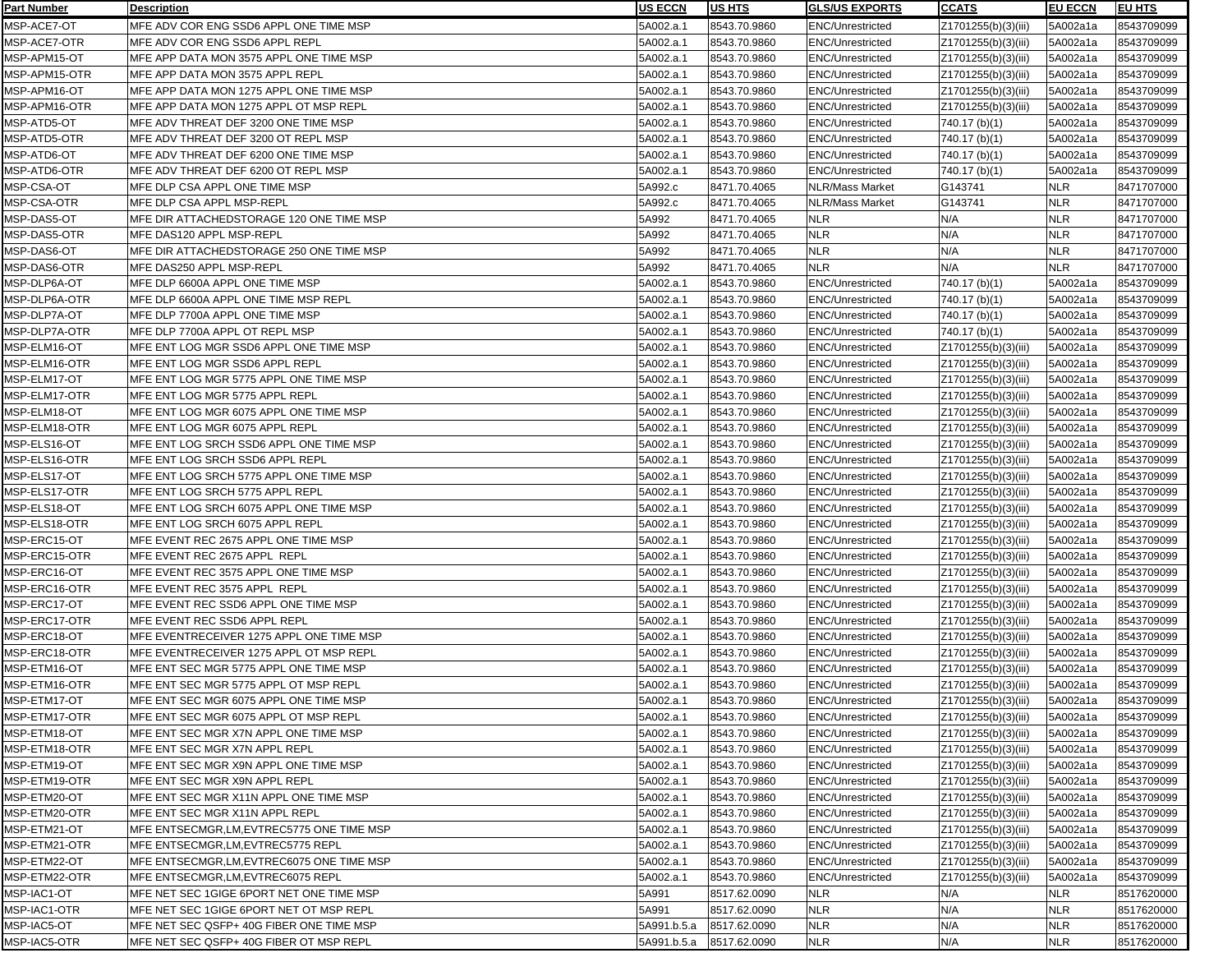| <b>Part Number</b>          | <b>Description</b>                                                         | <b>US ECCN</b>         | <b>US HTS</b>                | <b>GLS/US EXPORTS</b>                              | <b>CCATS</b>                     | <b>EU ECCN</b>       | <b>EU HTS</b>            |
|-----------------------------|----------------------------------------------------------------------------|------------------------|------------------------------|----------------------------------------------------|----------------------------------|----------------------|--------------------------|
| MSP-IPS10-OT                | IMFE NET SEC IPS-NS7200 FO A ONE TIME MSP                                  | 5A002.a.1              | 8543.70.9860                 | <b>ENC/Unrestricted</b>                            | G173321(b)(3)(iii)               | 5A002a1a             | 8543709099               |
| MSP-IPS10-OTR               | IMFE NET SEC IPS-NS7200 FO A OT MSP REPL                                   | 5A002.a.1              | 8543.70.9860                 | <b>ENC/Unrestricted</b>                            | G173321(b)(3)(iii)               | 5A002a1a             | 8543709099               |
| MSP-IPS13-OT                | MFE NET SEC IPS-NS5200 APPL ONE TIME MSP                                   | 5A002.a.1              | 8543.70.9860                 | <b>ENC/Unrestricted</b>                            | G181788(b)(3)(iii)               | 5A002a1a             | 8543709099               |
| MSP-IPS13-OTR               | MFE NET SEC IPS-NS5200 APPL OT MSP REPL                                    | 5A002.a.1              | 8543.70.9860                 | <b>ENC/Unrestricted</b>                            | G181788(b)(3)(iii)               | 5A002a1a             | 8543709099               |
| MSP-IPS14-OT                | MFE NET SEC IPS-NS5200 FO ONE TIME MSP                                     | 5A002.a.1              | 8543.70.9860                 | <b>ENC/Unrestricted</b>                            | G181788(b)(3)(iii)               | 5A002a1a             | 8543709099               |
| MSP-IPS14-OTR               | MFE NET SEC IPS-NS5200 FO OT MSP REPL                                      | 5A002.a.1              | 8543.70.9860                 | <b>ENC/Unrestricted</b>                            | G181788(b)(3)(iii)               | 5A002a1a             | 8543709099               |
| MSP-IPS15-OT                | MFE NET SEC IPS-NS5100 APPL ONE TIME MSP                                   | 5A002.a.1              | 8543.70.9860                 | <b>ENC/Unrestricted</b>                            | G181788(b)(3)(iii)               | 5A002a1a             | 8543709099               |
| MSP-IPS15-OTR               | MFE NET SEC IPS-NS5100 APPL OT MSP REPL                                    | 5A002.a.1              | 8543.70.9860                 | <b>ENC/Unrestricted</b>                            | G181788(b)(3)(iii)               | 5A002a1a             | 8543709099               |
| MSP-IPS16-OT                | MFE NET SEC IPS-NS5100 FO ONE TIME MSP                                     | 5A002.a.1              | 8543.70.9860                 | <b>ENC/Unrestricted</b>                            | G181788(b)(3)(iii)               | 5A002a1a             | 8543709099               |
| MSP-IPS16-OTR               | MFE NET SEC IPS-NS5100 FO OT MSP REPL                                      | 5A002.a.1              | 8543.70.9860                 | <b>ENC/Unrestricted</b>                            | G181788(b)(3)(iii)               | 5A002a1a             | 8543709099               |
| MSP-IPS17-OT                | MFE NET SEC IPS-NS7300 APPL ONE TIME MSP                                   | 5A002.a.1              | 8543.70.9860                 | <b>ENC/Unrestricted</b>                            | G173321(b)(3)(iii)               | 5A002a1a             | 8543709099               |
| MSP-IPS17-OTR               | MFE NET SEC IPS-NS7300 APPL OT MSP REPL                                    | 5A002.a.1              | 8543.70.9860                 | <b>ENC/Unrestricted</b>                            | G173321(b)(3)(iii)               | 5A002a1a             | 8543709099               |
| MSP-IPS18-OT                | MFE NET SEC IPS-NS7300 FO ONE TIME MSP                                     | 5A002.a.1              | 8543.70.9860                 | <b>ENC/Unrestricted</b>                            | G173321(b)(3)(iii)               | 5A002a1a             | 8543709099               |
| MSP-IPS18-OTR               | MFE NET SEC IPS-NS7300 FO OT MSP REPL                                      | 5A002.a.1              | 8543.70.9860                 | <b>ENC/Unrestricted</b>                            |                                  | 5A002a1a             | 8543709099               |
| MSP-IPS19-OT                | MFE NET SEC IPS-NS3200 APPL ONE TIME MSP                                   | 5A002.a.1              | 8543.70.9860                 | <b>ENC/Unrestricted</b>                            | G173321(b)(3)(iii)               | 5A002a1a             | 8543709099               |
| MSP-IPS19-OTR               | MFE NET SEC IPS-NS3200 APPL OT MSP REPL                                    | 5A002.a.1              | 8543.70.9860                 | <b>ENC/Unrestricted</b>                            | G181788(b)(3)(iii)               | 5A002a1a             | 8543709099               |
|                             |                                                                            |                        |                              |                                                    | G181788(b)(3)(iii)               |                      |                          |
| MSP-IPS20-OT                | MFE NET SEC IPS-NS3200 FO ONE TIME MSP                                     | 5A002.a.1              | 8543.70.9860                 | <b>ENC/Unrestricted</b>                            | G181788(b)(3)(iii)               | 5A002a1a             | 8543709099               |
| MSP-IPS20-OTR               | MFE NET SEC IPS-NS3200 FO OT MSP REPL                                      | 5A002.a.1              | 8543.70.9860                 | <b>ENC/Unrestricted</b>                            | G181788(b)(3)(iii)               | 5A002a1a             | 8543709099               |
| MSP-IPS21-OT                | MFE NET SEC IPS-NS3100 APPL ONE TIME MSP                                   | 5A002.a.1              | 8543.70.9860                 | <b>ENC/Unrestricted</b>                            | G181788(b)(3)(iii)               | 5A002a1a             | 8543709099               |
| MSP-IPS21-OTR               | MFE NET SEC IPS-NS3100 APPL OT MSP REPL                                    | 5A002.a.1              | 8543.70.9860                 | <b>ENC/Unrestricted</b>                            | G181788(b)(3)(iii)               | 5A002a1a             | 8543709099               |
| MSP-IPS22-OT                | MFE NET SEC IPS-NS3100 FO ONE TIME MSP                                     | 5A002.a.1              | 8543.70.9860                 | <b>ENC/Unrestricted</b>                            | G181788(b)(3)(iii)               | 5A002a1a             | 8543709099               |
| MSP-IPS22-OTR               | MFE NET SEC IPS-NS3100 FO OT MSP REPL                                      | 5A002.a.1              | 8543.70.9860                 | <b>ENC/Unrestricted</b>                            | G181788(b)(3)(iii)               | 5A002a1a             | 8543709099               |
| MSP-IPS23-OT                | MFE NET SEC IPS-NS7350 APPL ONE TIME MSP                                   | 5A002.a.1              | 8543.70.9860                 | <b>ENC/Unrestricted</b>                            | G181788(b)(3)(iii)               | 5A002a1a             | 8543709099               |
| MSP-IPS23-OTR               | MFE NET SEC IPS-NS7350 APPL OT REPL MSP                                    | 5A002.a.1              | 8543.70.9860                 | <b>ENC/Unrestricted</b>                            | G181788(b)(3)(iii)               | 5A002a1a             | 8543709099               |
| MSP-IPS24-OT                | MFE NET SEC IPS-NS7350 FO ONE TIME MSP                                     | 5A002.a.1              | 8543.70.9860                 | <b>ENC/Unrestricted</b>                            | G181788(b)(3)(iii)               | 5A002a1a             | 8543709099               |
| MSP-IPS24-OTR               | MFE NET SEC IPS-NS7350 FO OT REPL MSP                                      | 5A002.a.1              | 8543.70.9860                 | <b>ENC/Unrestricted</b>                            | G181788(b)(3)(iii)               | 5A002a1a             | 8543709099               |
| MSP-IPS25-OT                | MFE NET SEC IPS-NS7250 APPL ONE TIME MSP                                   | 5A002.a.1              | 8543.70.9860                 | <b>ENC/Unrestricted</b>                            | G181788(b)(3)(iii)               | 5A002a1a             | 8543709099               |
| MSP-IPS25-OTR               | MFE NET SEC IPS-NS7250 APPL OT REPL MSP                                    | 5A002.a.1              | 8543.70.9860                 | <b>ENC/Unrestricted</b>                            | G181788(b)(3)(iii)               | 5A002a1a             | 8543709099               |
| MSP-IPS26-OT                | MFE NET SEC IPS-NS7250 FO ONE TIME MSP                                     | 5A002.a.1              | 8543.70.9860                 | ENC/Unrestricted                                   | G181788(b)(3)(iii)               | 5A002a1a             | 8543709099               |
| MSP-IPS26-OTR               | MFE NET SEC IPS-NS7250 FO OT REPL MSP                                      | 5A002.a.1              | 8543.70.9860                 | <b>ENC/Unrestricted</b>                            | G181788(b)(3)(iii)               | 5A002a1a             | 8543709099               |
| MSP-IPS27-OT                | MFE NET SEC IPS-NS7150 APPL ONE TIME MSP                                   | 5A002.a.1              | 8543.70.9860                 | <b>ENC/Unrestricted</b>                            | G181788(b)(3)(iii)               | 5A002a1a             | 8543709099               |
| MSP-IPS27-OTR               | MFE NET SEC IPS-NS7150 APPL OT REPL MSP                                    | 5A002.a.1              | 8543.70.9860                 | <b>ENC/Unrestricted</b>                            | G181788(b)(3)(iii)               | 5A002a1a             | 8543709099               |
| MSP-IPS28-OT                | MFE NET SEC IPS-NS7150 FO ONE TIME MSP                                     | 5A002.a.1              | 8543.70.9860                 | <b>ENC/Unrestricted</b>                            | G181788(b)(3)(iii)               | 5A002a1a             | 8543709099               |
| MSP-IPS28-OTR               | MFE NET SEC IPS-NS7150 FO OT REPL MSP                                      | 5A002.a.1              | 8543.70.9860                 | <b>ENC/Unrestricted</b>                            | G181788(b)(3)(iii)               | 5A002a1a             | 8543709099               |
| MSP-IPS7-OT                 | MFE NET SEC IPS-NS7100 APPL ONE TIME MSP                                   | 5A002.a.1              | 8543.70.9860                 | <b>ENC/Unrestricted</b>                            | G173321(b)(3)(iii)               | 5A002a1a             | 8543709099               |
| MSP-IPS8-OT                 | MFE NET SEC IPS-NS7100 FO A ONE TIME MSP                                   | 5A002.a.1              | 8543.70.9860                 | <b>ENC/Unrestricted</b>                            | G173321(b)(3)(iii)               | 5A002a1a             | 8543709099               |
| MSP-IPS8-OTR                | MFE NET SEC IPS-NS7100 FO A OT MSP REPL                                    | 5A002.a.1              | 8543.70.9860                 | ENC/Unrestricted                                   | G173321(b)(3)(iii)               | 5A002a1a             | 8543709099               |
| MSP-IPS9-OT                 | MFE NET SEC IPS-NS7200 APPL ONE TIME MSP                                   | 5A002.a.1              | 8543.70.9860                 | <b>ENC/Unrestricted</b>                            | G173321(b)(3)(iii)               | 5A002a1a             | 8543709099               |
| MSP-IPS9-OTR                | IMFE NET SEC IPS-NS7200 APPL OT MSP REPL                                   | 5A002.a.1              | 8543.70.9860                 | <b>ENC/Unrestricted</b>                            | G173321(b)(3)(iii)               | 5A002a1a             | 8543709099               |
| MSP-NS3200B-OT              | MFE NS3200B APPL ONE TIME MSP                                              | 5A002.a.1              | 8543.70.9860                 | <b>ENC/Unrestricted</b>                            | G181788(b)(3)(iii)               | 5A002a1a             | 8543709099               |
| MSP-NS3200B-OTR             | MFE NS3200B APPL OT REPL MSP                                               | 5A002.a.1              | 8543.70.9860                 | <b>ENC/Unrestricted</b>                            | G181788(b)(3)(iii)               | 5A002a1a             | 8543709099               |
| MSP-NS7500-OT               | MFE NS7500 APPL ONE TIME MSP                                               | 5A002.a.1              | 8543.70.9860                 | <b>ENC/Unrestricted</b>                            | G181788(b)(3)(iii)               | 5A002a1a             | 8543709099               |
| MSP-NS7500-OTR              | MFE NS7500 APPL OT REPL MSP                                                | 5A002.a.1              | 8543.70.9860                 | <b>ENC/Unrestricted</b>                            | G181788(b)(3)(iii)               | 5A002a1a             | 8543709099               |
| MSP-NS9500-OT               | MFE NS9500 APPL ONE TIME MSP                                               | 5A002.a.1              | 8543.70.9860                 | <b>ENC/Unrestricted</b>                            | G181788(b)(3)(iii)               | 5A002a1a             | 8543709099               |
| MSP-NS9500-OTR              | MFE NS9500 APPL OT MSP REPL                                                | 5A002.a.1              | 8543.70.9860                 | <b>ENC/Unrestricted</b>                            | G181788(b)(3)(iii)               | 5A002a1a             | 8543709099               |
| MSP-NSM3-OT                 | MFE NET SEC MANAGER APPL NG ONE TIME MSP                                   | 5A002.a.1              | 8543.70.9860                 | <b>ENC/Unrestricted</b>                            | G148830(b)(1)                    | 5A002a1a             | 8543709099               |
| MSP-NSM3-OTR                | MFE NET SEC MANAGER APPL NG OT REPL MSP                                    | 5A002.a.1              | 8543.70.9860                 | <b>ENC/Unrestricted</b>                            | G148830(b)(1)                    | 5A002a1a             | 8543709099               |
| MSP-TBA1-OT                 | MFE NTBA T-600 APPL A - ONE TIME MSP                                       | 5A002.a.1              | 8543.70.9860                 | <b>ENC/Unrestricted</b>                            | G080357 (b)(1)                   | 5A002a1a             | 8543709099               |
| MSP-TBA2-OT                 | MFE NTBA T-1200 APPL A - ONE TIME MSP                                      | 5A002.a.1              | 8543.70.9860                 | <b>ENC/Unrestricted</b>                            | G080357 (b)(1)                   | 5A002a1a             | 8543709099               |
| MSP-WBG4-OT                 | MFE WEB GATEWAY 5500 APPL-D ONE TIME MSP                                   | 5A002.a.1              | 8543.70.9860                 | <b>ENC/Unrestricted</b>                            | G144390 (b)(1)                   | 5A002a1a             | 8543709099               |
| MSP-WBG4-OTR                | MFE WEB GATEWAY 5500 APPL-D OT REPL MSP                                    | 5A002.a.1              | 8543.70.9860                 | <b>ENC/Unrestricted</b>                            | G144390 (b)(1)                   | 5A002a1a             | 8543709099               |
| MSP-WBG5-OT                 | MFE WEB GATEWAY 5000 APPL-D ONE TIME MSP                                   | 5A002.a.1              | 8543.70.9860                 | <b>ENC/Unrestricted</b>                            | G144390 (b)(1)                   | 5A002a1a             | 8543709099               |
| MSP-WBG5-OTR                | MFE WEB GATEWAY 5000 APPL-D OT REPL MSP                                    | 5A002.a.1              | 8543.70.9860                 | <b>ENC/Unrestricted</b>                            | G144390 (b)(1)                   | 5A002a1a             | 8543709099               |
| MSP-WBG7-OT                 | MFE WEB GATEWAY 5500 APPL-E ONE TIME MSP                                   | 5A002.a.1              | 8543.70.9860                 | <b>ENC/Unrestricted</b>                            | G144390 (b)(1)                   | 5A002a1a             | 8543709099               |
| MSP-WBG7-OTR<br>MSP-WBG8-OT | MFE WG 5500 APPL-E OT REPL MSP                                             | 5A002.a.1<br>5A002.a.1 | 8543.70.9860<br>8543.70.9860 | <b>ENC/Unrestricted</b><br><b>ENC/Unrestricted</b> | G144390 (b)(1)                   | 5A002a1a             | 8543709099<br>8543709099 |
| MSP-WBG8-OTR                | MFE WEB GATEWAY 5000 APPL-E ONE TIME MSP<br>MFE WG 5000 APPL-E OT REPL MSP | 5A002.a.1              | 8543.70.9860                 | <b>ENC/Unrestricted</b>                            | G144390 (b)(1)<br>G144390 (b)(1) | 5A002a1a<br>5A002a1a | 8543709099               |
| MSP-WBG9-OT                 | MFE WEB GATEWAY 4500 APPL-E ONE TIME MSP                                   |                        |                              | <b>ENC/Unrestricted</b>                            |                                  |                      |                          |
|                             |                                                                            | 5A002.a.1              | 8543.70.9860                 |                                                    | G144390 (b)(1)                   | 5A002a1a             | 8543709099               |